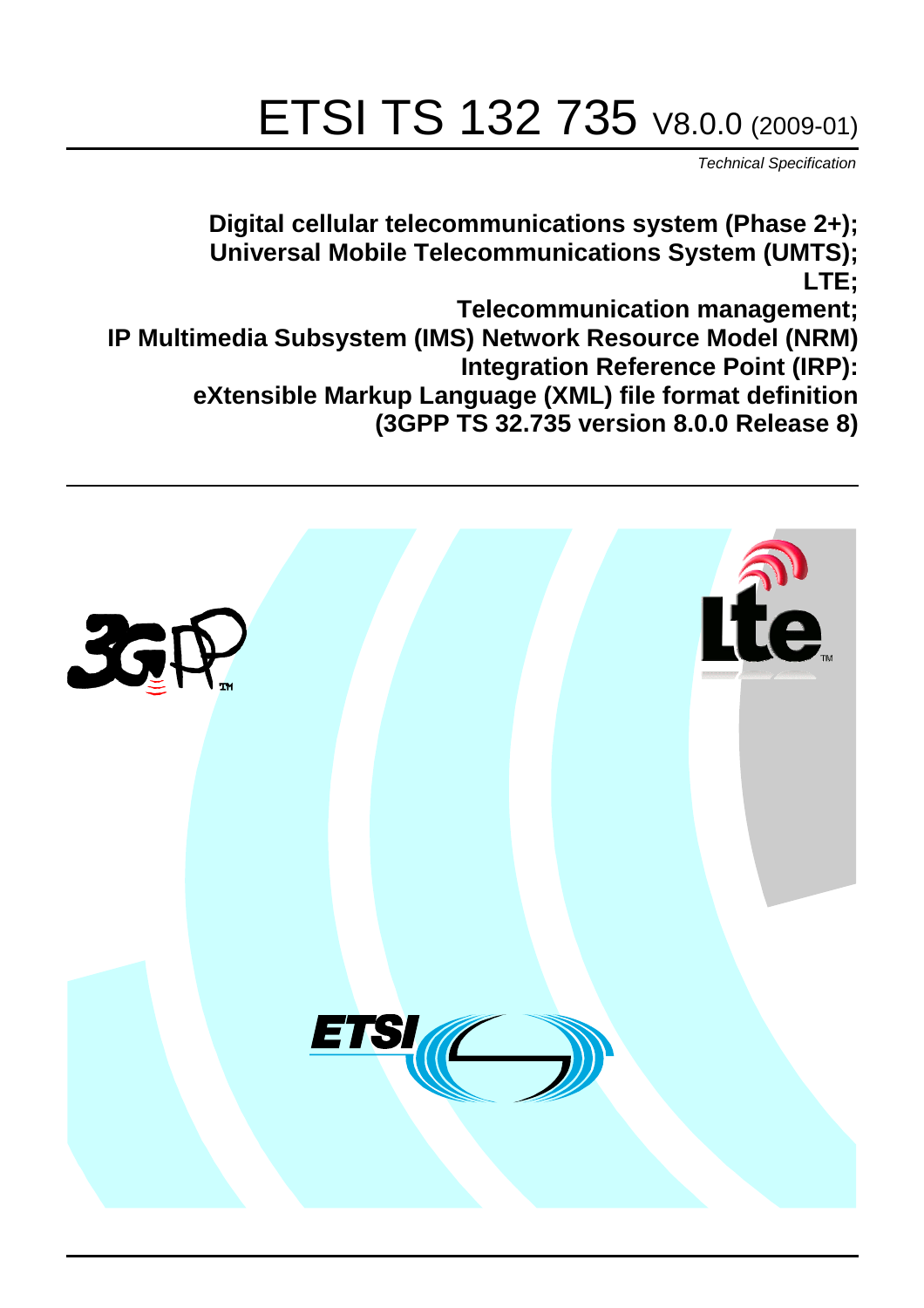Reference RTS/TSGS-0532735v800

Keywords

GSM, LTE, UMTS

#### *ETSI*

#### 650 Route des Lucioles F-06921 Sophia Antipolis Cedex - FRANCE

Tel.: +33 4 92 94 42 00 Fax: +33 4 93 65 47 16

Siret N° 348 623 562 00017 - NAF 742 C Association à but non lucratif enregistrée à la Sous-Préfecture de Grasse (06) N° 7803/88

#### *Important notice*

Individual copies of the present document can be downloaded from: [http://www.etsi.org](http://www.etsi.org/)

The present document may be made available in more than one electronic version or in print. In any case of existing or perceived difference in contents between such versions, the reference version is the Portable Document Format (PDF). In case of dispute, the reference shall be the printing on ETSI printers of the PDF version kept on a specific network drive within ETSI Secretariat.

Users of the present document should be aware that the document may be subject to revision or change of status. Information on the current status of this and other ETSI documents is available at <http://portal.etsi.org/tb/status/status.asp>

If you find errors in the present document, please send your comment to one of the following services: [http://portal.etsi.org/chaircor/ETSI\\_support.asp](http://portal.etsi.org/chaircor/ETSI_support.asp)

#### *Copyright Notification*

No part may be reproduced except as authorized by written permission. The copyright and the foregoing restriction extend to reproduction in all media.

> © European Telecommunications Standards Institute 2009. All rights reserved.

**DECT**TM, **PLUGTESTS**TM, **UMTS**TM, **TIPHON**TM, the TIPHON logo and the ETSI logo are Trade Marks of ETSI registered for the benefit of its Members.

**3GPP**TM is a Trade Mark of ETSI registered for the benefit of its Members and of the 3GPP Organizational Partners. **LTE**™ is a Trade Mark of ETSI currently being registered

for the benefit of its Members and of the 3GPP Organizational Partners.

**GSM**® and the GSM logo are Trade Marks registered and owned by the GSM Association.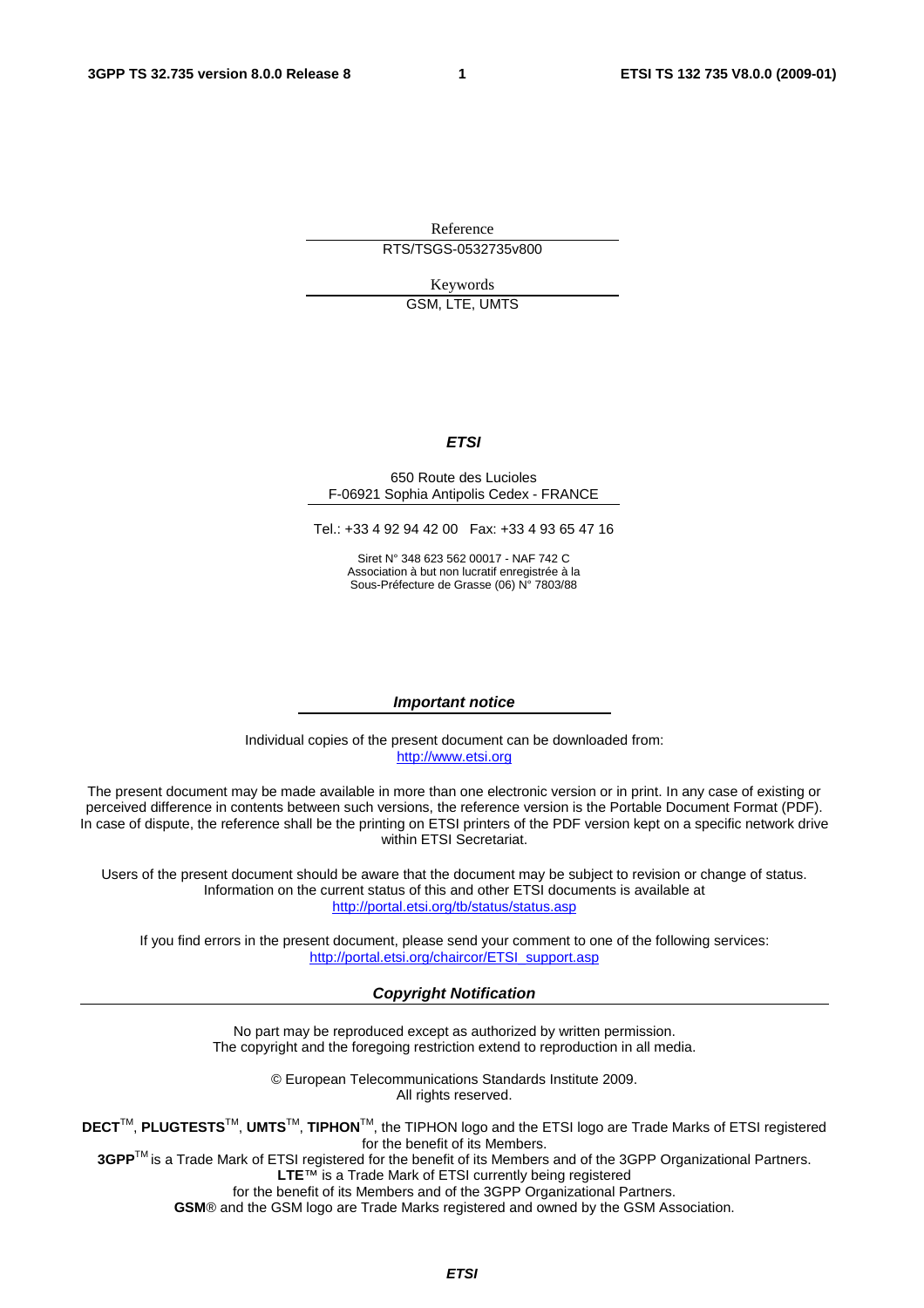# Intellectual Property Rights

IPRs essential or potentially essential to the present document may have been declared to ETSI. The information pertaining to these essential IPRs, if any, is publicly available for **ETSI members and non-members**, and can be found in ETSI SR 000 314: *"Intellectual Property Rights (IPRs); Essential, or potentially Essential, IPRs notified to ETSI in respect of ETSI standards"*, which is available from the ETSI Secretariat. Latest updates are available on the ETSI Web server [\(http://webapp.etsi.org/IPR/home.asp\)](http://webapp.etsi.org/IPR/home.asp).

Pursuant to the ETSI IPR Policy, no investigation, including IPR searches, has been carried out by ETSI. No guarantee can be given as to the existence of other IPRs not referenced in ETSI SR 000 314 (or the updates on the ETSI Web server) which are, or may be, or may become, essential to the present document.

### Foreword

This Technical Specification (TS) has been produced by ETSI 3rd Generation Partnership Project (3GPP).

The present document may refer to technical specifications or reports using their 3GPP identities, UMTS identities or GSM identities. These should be interpreted as being references to the corresponding ETSI deliverables.

The cross reference between GSM, UMTS, 3GPP and ETSI identities can be found under [http://webapp.etsi.org/key/queryform.asp.](http://webapp.etsi.org/key/queryform.asp)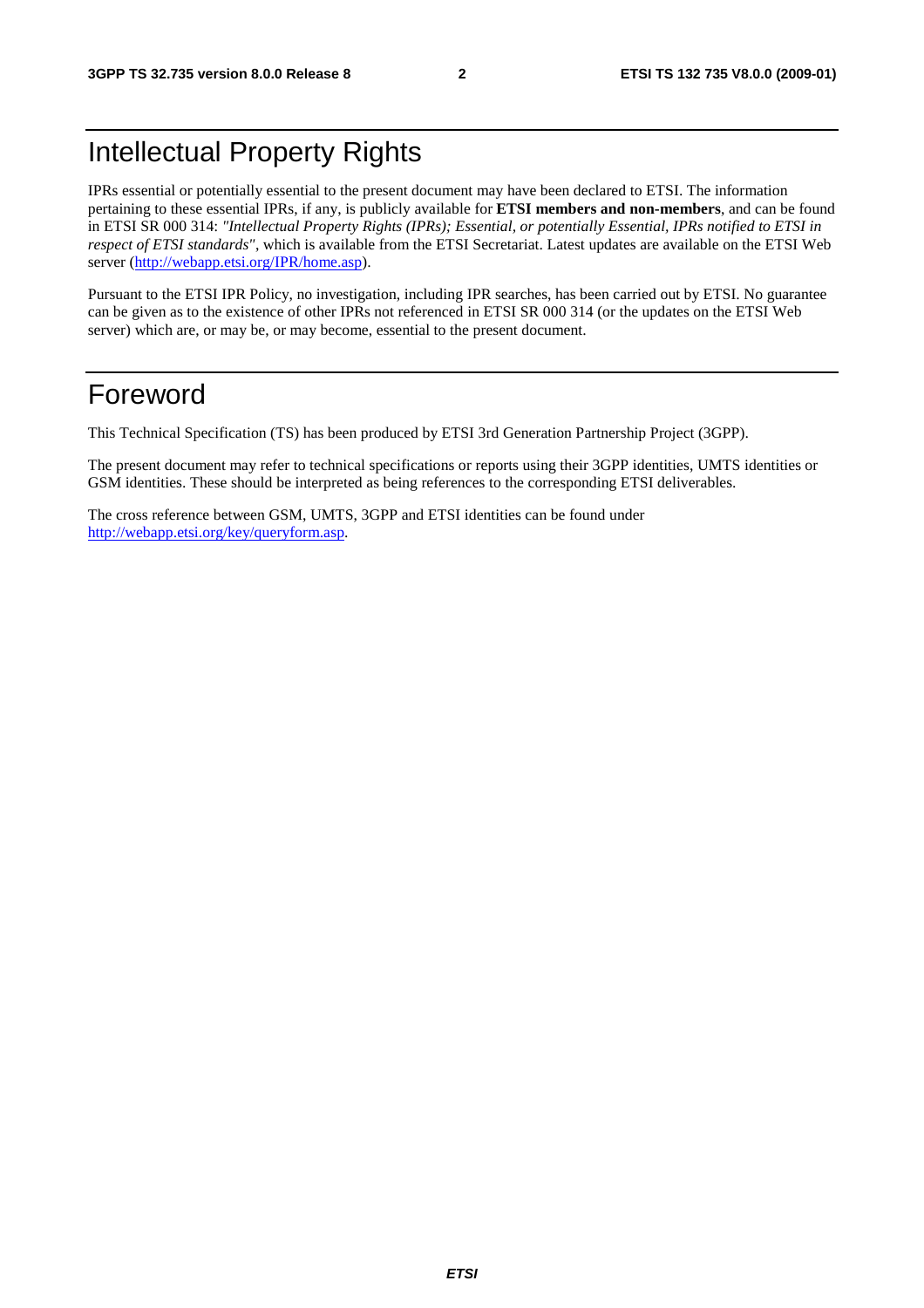$\mathbf{3}$ 

# Contents

| $\mathbf{1}$    |                                                                      |  |  |
|-----------------|----------------------------------------------------------------------|--|--|
| 2               |                                                                      |  |  |
| 3<br>3.1<br>3.2 |                                                                      |  |  |
| $\overline{4}$  |                                                                      |  |  |
|                 | Annex A (normative): Configuration data file NRM-specific XML schema |  |  |
|                 |                                                                      |  |  |
|                 |                                                                      |  |  |
|                 |                                                                      |  |  |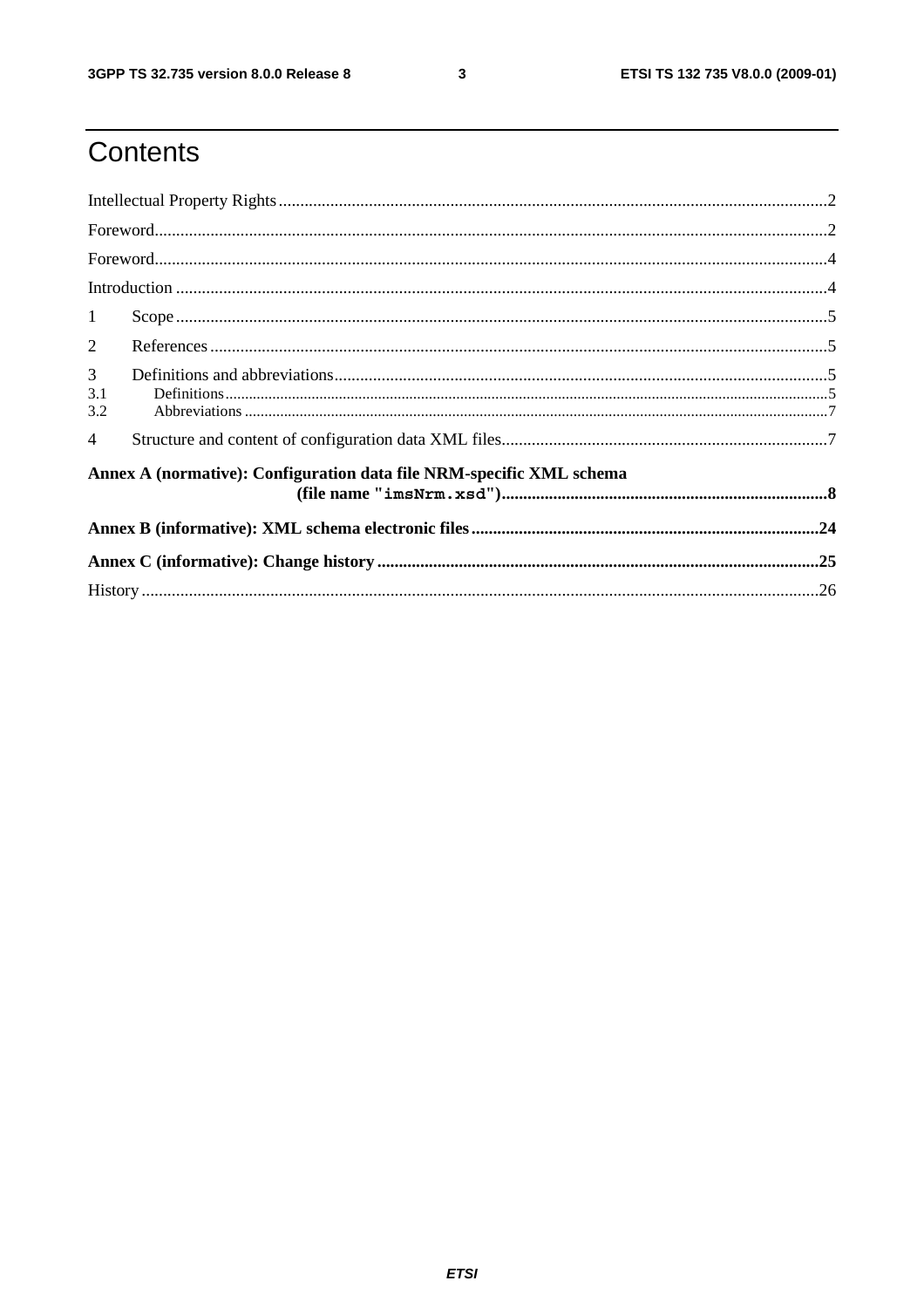## Foreword

This Technical Specification has been produced by the 3<sup>rd</sup> Generation Partnership Project (3GPP).

The contents of the present document are subject to continuing work within the TSG and may change following formal TSG approval. Should the TSG modify the contents of the present document, it will be re-released by the TSG with an identifying change of release date and an increase in version number as follows:

Version x.y.z

where:

- x the first digit:
	- 1 presented to TSG for information;
	- 2 presented to TSG for approval;
	- 3 or greater indicates TSG approved document under change control.
- y the second digit is incremented for all changes of substance, i.e. technical enhancements, corrections, updates, etc.
- z the third digit is incremented when editorial only changes have been incorporated in the document.

### Introduction

The present document is part of a TS-family covering the 3<sup>rd</sup> Generation Partnership Project Technical Specification Group Services and System Aspects, Telecommunication management; as identified below:

| 32.735: | IP Multimedia Subsystem (IMS) Network Resource Model (NRM) Integration Reference<br>Point (IRP); Bulk CM eXtensible Markup Language (XML) file format definition     |
|---------|----------------------------------------------------------------------------------------------------------------------------------------------------------------------|
| 32.733: | IP Multimedia Subsystem (IMS) Network Resource Model (NRM) Integration Reference Point<br>(IRP); Common Object Request Broker Architecture (CORBA) Solution Set (SS) |
| 32.732: | IP Multimedia Subsystem (IMS) Network Resource Model (NRM) Integration Reference Point<br>(IRP); Information Service (IS)                                            |
| 32.731: | IP Multimedia Subsystem (IMS) Network Resource Model (NRM) Integration Reference Point<br>(IRP); Requirements                                                        |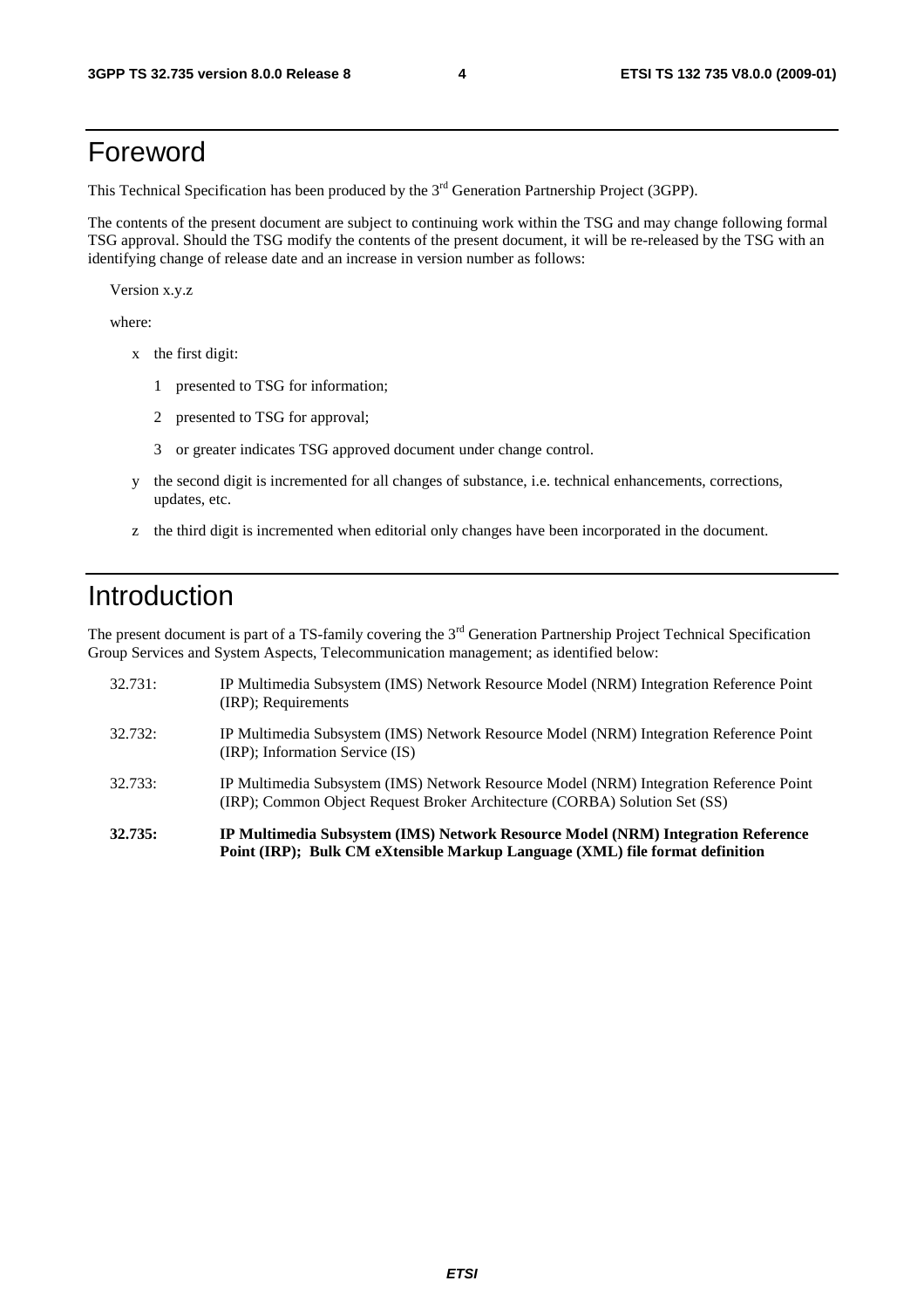#### 1 Scope

The present document provides the NRM-specific part related to the IMS NRM IRP [1] of the XML file format definition for the Bulk Configuration Management IRP IS [2].

The main part of this XML file format definition is provided by 3GPP TS 32.615 [3].

Bulk CM XML file formats are based on XML [4], XML Schema [5] [6] [7] and XML Namespace [8] standards.

This File Format Definition specification is related to 3GPP TS 32.732.

### 2 References

The following documents contain provisions which, through reference in this text, constitute provisions of the present document.

- References are either specific (identified by date of publication, edition number, version number, etc.) or non-specific.
- For a specific reference, subsequent revisions do not apply.
- For a non-specific reference, the latest version applies. In the case of a reference to a 3GPP document (including a GSM document), a non-specific reference implicitly refers to the latest version of that document *in the same Release as the present document*.
- [1] 3GPP TS 32.732: "IP Multimedia Subsystem (IMS) Network Resource Model (NRM) Integration Reference Point (IRP): Information Service (IS)".
- [2] 3GPP TS 32.612: "Telecommunication management; Configuration Management (CM); Bulk CM Integration Reference Point (IRP); Information Service (IS)".
- [3] 3GPP TS 32.615: "Telecommunication management; Configuration Management (CM); Bulk CM Integration Reference Point (IRP); eXtensible Markup Language (XML) file format definition".
- [4] W3C REC-xml-20001006: "Extensible Markup Language (XML) 1.0 (Second Edition)".
- [5] W3C REC-xmlschema-0-20010502: "XML Schema Part 0: Primer".
- [6] W3C REC-xmlschema-1-20010502: "XML Schema Part 1: Structures".
- [7] W3C REC-xmlschema-2-20010502: "XML Schema Part 2: Datatypes".
- [8] W3C REC-xml-names-19990114: "Namespaces in XML".

### 3 Definitions and abbreviations

#### 3.1 Definitions

For the purposes of the present document, the following terms and definitions apply:

**XML file:** file containing an XML document

**XML document:** composed of the succession of an optional XML declaration followed by a root XML element

NOTE: See [4]; in the scope of the present document.

**XML declaration:** it specifies the version of XML being used

NOTE: See [4].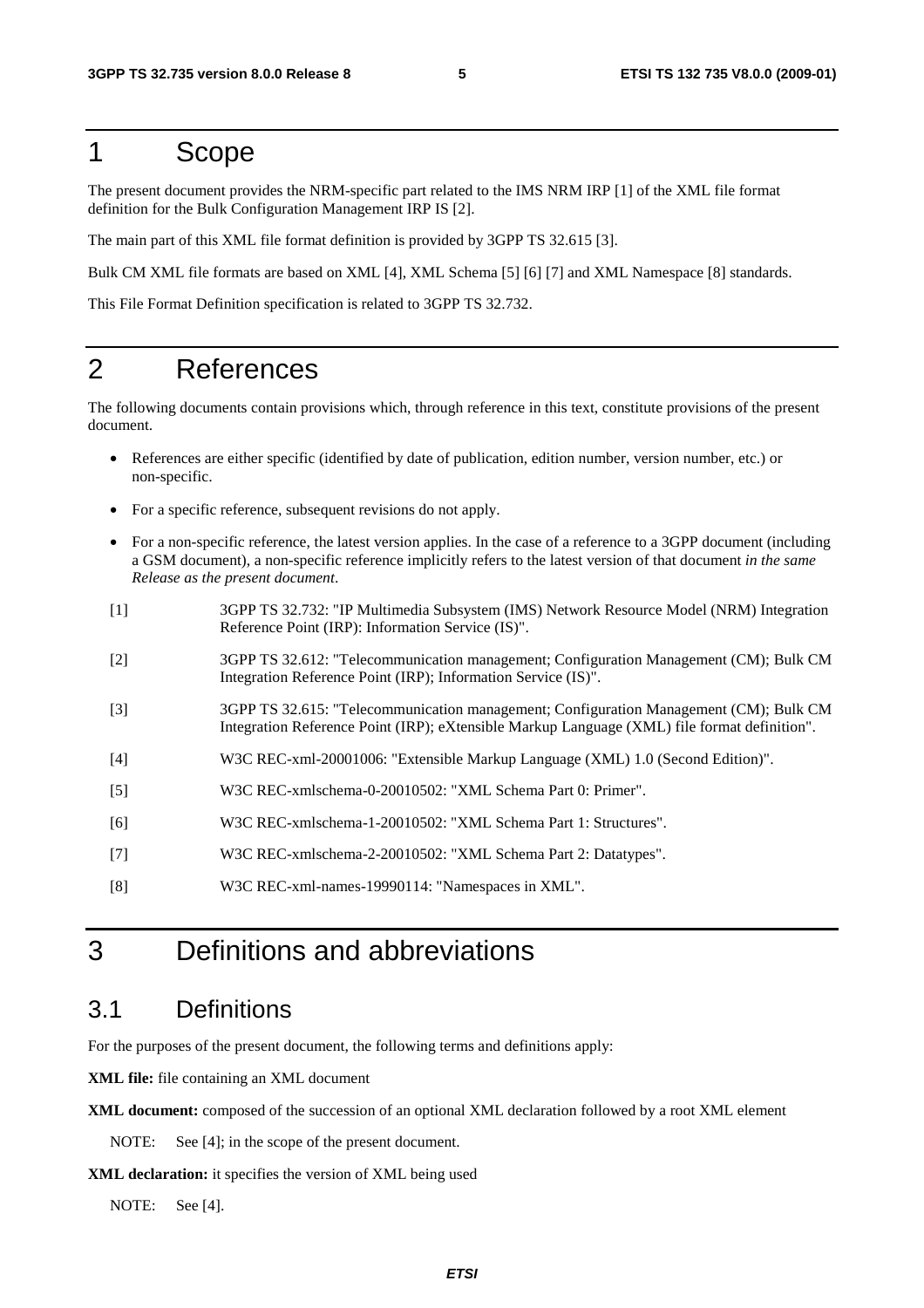**XML element:** has a type, is identified by a name, may have a set of XML attribute specifications and is either composed of the succession of an XML start-tag followed by the XML content of the XML element followed by an XML end-tag, or composed simply of an XML empty-element tag; each XML element may contain other XML elements

NOTE: See [4].

**empty XML element:** having an empty XML content; an empty XML element still possibly has a set of XML attribute specifications; an empty XML element is either composed of the succession of an XML start-tag directly followed by an XML end-tag, or composed simply of an XML empty-element tag

NOTE: See [4].

**XML content (of an XML element):** empty if the XML element is simply composed of an XML empty-element tag; otherwise the part, possibly empty, of the XML element between its XML start-tag and its XML end-tag

**XML start-tag:** the beginning of a non-empty XML element is marked by an XML start-tag containing the name and the set of XML attribute specifications of the XML element

NOTE: See [4].

**XML end-tag:** the end of a non-empty XML element is marked by an XML end-tag containing the name of the XML element

NOTE: See [4].

**XML empty-element tag:** an empty XML element is composed simply of an empty-element tag containing the name and the set of XML attribute specifications of the XML element

NOTE: See [4].

**XML attribute specification:** has a name and a value

**DTD:** defines structure and content constraints to be respected by an XML document to be valid with regard to this DTD

NOTE: See [4].

**XML schema:** more powerful than a DTD, an XML schema defines structure and content constraints to be respected by an XML document to conform with this XML schema; through the use of XML namespaces several XML schemas can be used together by a single XML document; an XML schema is itself also an XML document that shall conform with the XML schema for XML schemas

NOTE: See [5], [6] and [7].

**XML namespace:** enables qualifying element and attribute names used in XML documents by associating them with namespaces identified by different XML schemas

NOTE: See [8], in the scope of the present document.

**XML complex type:** defined in an XML schema; cannot be directly used in an XML document; can be the concrete type or the derivation base type for an XML element type or for another XML complex type; ultimately defines constraints for an XML element on its XML attribute specifications and/or its XML content

NOTE: See [5], [6] and [7].

**XML element type:** declared by an XML schema; can be directly used in an XML document; as the concrete type of an XML element, directly or indirectly defines constraints on its XML attribute specifications and/or its XML content; can also be the concrete type or the derivation base type for another XML element type

NOTE: See [5], [6] and [7].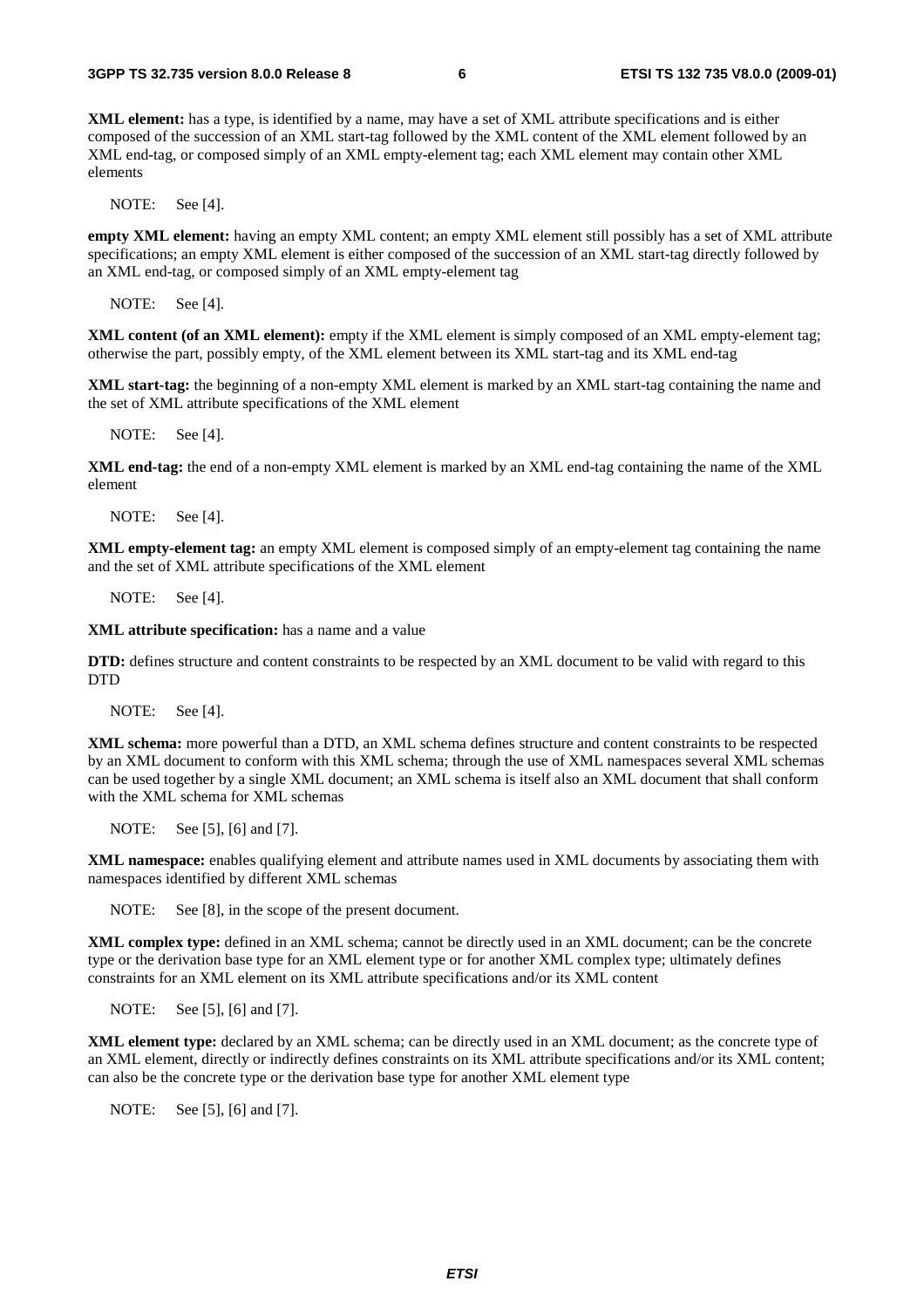#### 3.2 Abbreviations

For the purposes of the present document, the following abbreviations apply:

| CM <sub></sub> | <b>Configuration Management</b>            |
|----------------|--------------------------------------------|
| <b>DTD</b>     | Document Type Definition                   |
| <b>EDGE</b>    | <b>Enhanced Data for GSM Evolution</b>     |
| <b>GERAN</b>   | <b>GSM/EDGE Radio Access Network</b>       |
| <b>GSM</b>     | Global System for Mobile communication     |
| <b>IMS</b>     | IP Multimedia Subsystem                    |
| <b>IRP</b>     | <b>Integration Reference Point</b>         |
| <b>IS</b>      | <b>Information Service</b>                 |
| <b>MGW</b>     | Media GateWay                              |
| <b>NRM</b>     | Network Resource Model                     |
| <b>UMTS</b>    | Universal Mobile Telecommunications System |
| <b>UTRAN</b>   | Universal Terrestrial Radio Access Network |
| <b>XML</b>     | eXtensible Markup Language                 |

# 4 Structure and content of configuration data XML files

The overall description of the file format of configuration data XML files is provided by 3GPP TS 32.615 [3].

Annex A of the present document defines the NRM-specific XML schema imsNrm.xsd for the IMS NRM IRP IS defined in 3GPP TS 32.732 [1].

XML schema imsNrm.xsd explicitly declares NRM-specific XML element types for the related NRM.

The definition of those NRM-specific XML element types complies with the generic mapping rules defined in 3GPP TS 32.615 [3].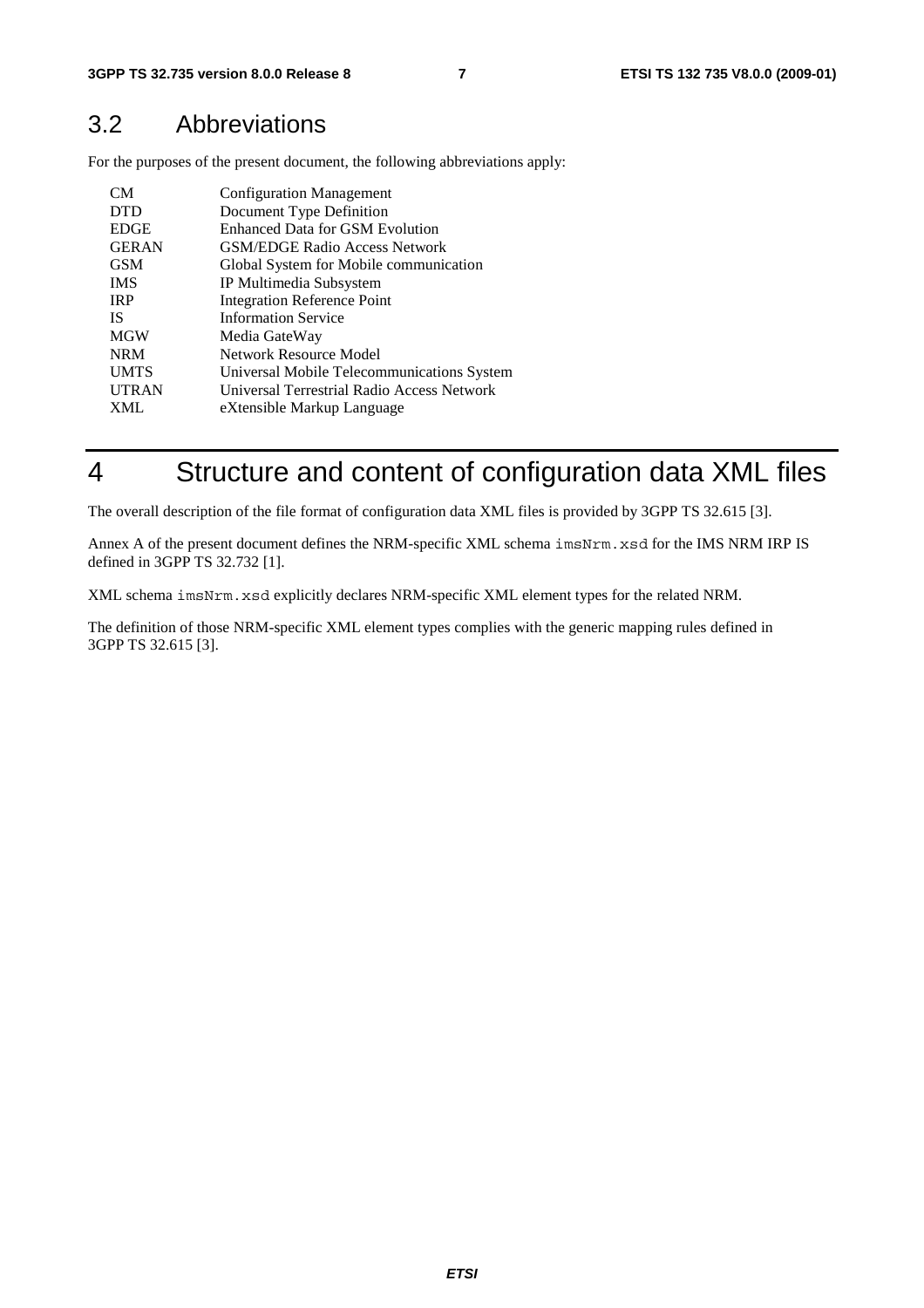# Annex A (normative): Configuration data file NRM-specific XML schema (file name "imsNrm.xsd")

The following XML schema imsNrm.xsd is the NRM-specific schema for the IMS NRM IRP IS defined in 3GPP TS 32.732 [1]:

```
<?xml version="1.0" encoding="UTF-8"?> 
<! - -
   3GPP TS 32.735 IMS NRM IRP 
   Bulk CM Configuration data file NRM-specific XML schema 
   imsNrm.xsd 
--> 
<schema 
   targetNamespace="http://www.3gpp.org/ftp/specs/archive/32_series/32.735#imsNrm" 
   elementFormDefault="qualified" 
   attributeFormDefault="unqualified" 
   xmlns="http://www.w3.org/2001/XMLSchema" 
   xmlns:xn="http://www.3gpp.org/ftp/specs/archive/32_series/32.625#genericNrm" 
   xmlns:im="http://www.3gpp.org/ftp/specs/archive/32_series/32.735#imsNrm" 
> 
   <import namespace="http://www.3gpp.org/ftp/specs/archive/32_series/32.625#genericNrm"/> 
   <!--IMS NRM IRP IS class associated XML elements --> 
   <element 
     name="AsFunction" 
     substitutionGroup="xn:ManagedElementOptionallyContainedNrmClass" 
\rightarrow <complexType> 
       <complexContent> 
         <extension base="xn:NrmClass"> 
            <sequence> 
              <element name="attributes" minOccurs="0"> 
                <complexType> 
                  <all> 
                    <element name="userLabel" type="string" minOccurs="0"/> 
                    <element name="linkList" type="xn:linkListType" minOccurs="0"/> 
                 \epsilon/all\epsilon </complexType> 
              </element> 
              <choice minOccurs="0" maxOccurs="unbounded"> 
                <element ref="im:AsFunctionOptionallyContainedNrmClass"/> 
                <element ref="xn:VsDataContainer"/> 
              </choice> 
            </sequence> 
          </extension> 
       </complexContent> 
     </complexType> 
   </element> 
   <element 
    name="CamelImSsfAsFunction" 
     substitutionGroup="xn:ManagedElementOptionallyContainedNrmClass" 
\rightarrow <complexType> 
       <complexContent> 
         <extension base="xn:NrmClass"> 
            <sequence> 
              <element name="attributes" minOccurs="0"> 
                <complexType> 
                  <all> 
                    <element name="userLabel" type="string" minOccurs="0"/> 
                    <element name="linkList" type="xn:linkListType" minOccurs="0"/> 
                 \langleall> </complexType> 
              </element> 
              <choice minOccurs="0" maxOccurs="unbounded"> 
                <element ref="im:AsFunctionOptionallyContainedNrmClass"/>
```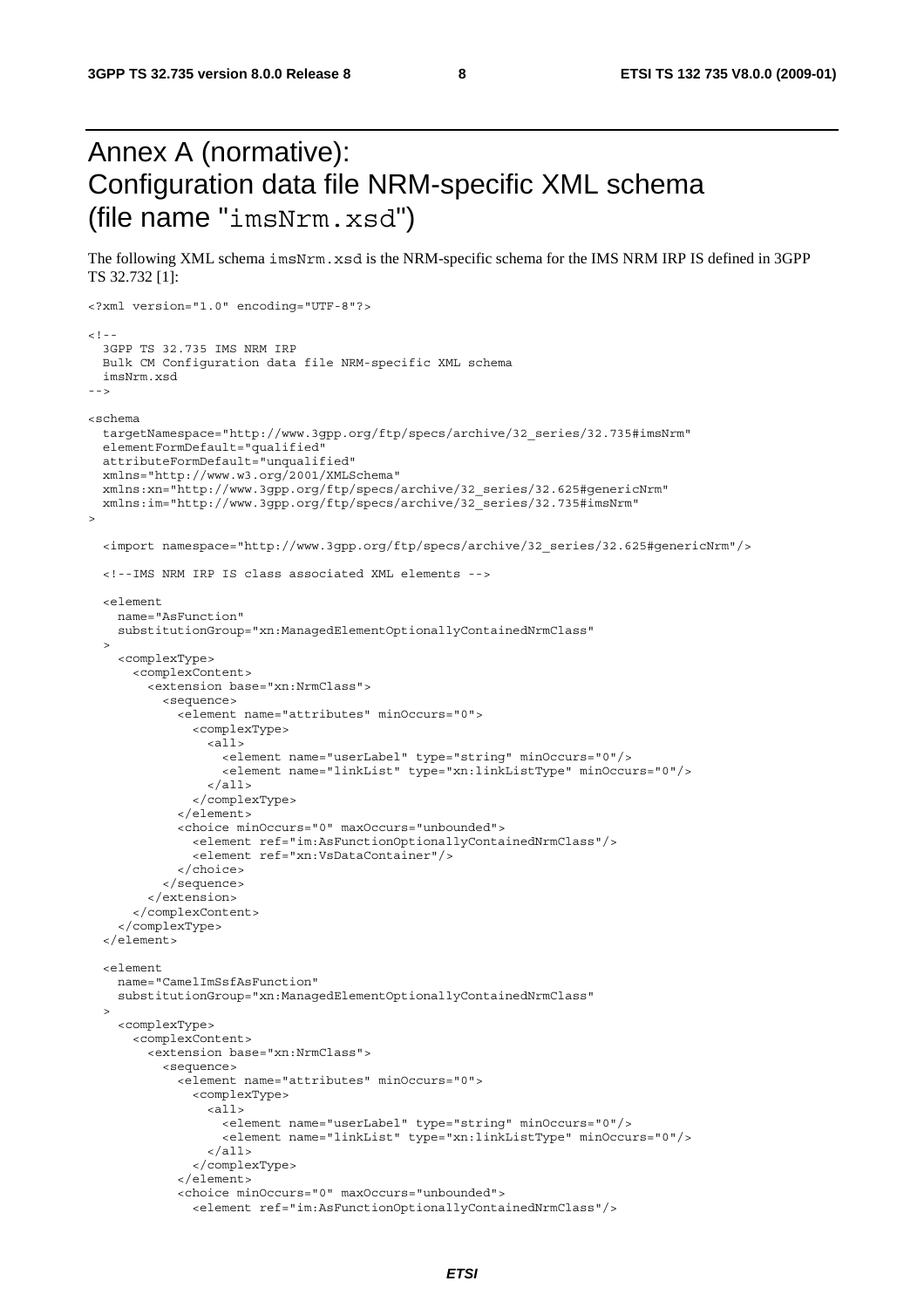```
 <element ref="im:CamelImSsfAsFunctionOptionallyContainedNrmClass"/> 
                <element ref="xn:VsDataContainer"/> 
              </choice> 
           </sequence> 
         </extension> 
       </complexContent> 
     </complexType> 
  </element> 
   <element 
    name="OsaScsAsFunction" 
     substitutionGroup="xn:ManagedElementOptionallyContainedNrmClass" 
\rightarrow <complexType> 
       <complexContent> 
         <extension base="xn:NrmClass"> 
           <sequence> 
              <element name="attributes" minOccurs="0"> 
                <complexType> 
                 \overline{all} <element name="userLabel" type="string" minOccurs="0"/> 
                    <element name="linkList" type="xn:linkListType" minOccurs="0"/> 
                 \langleall> </complexType> 
             \epsilon/element>
              <choice minOccurs="0" maxOccurs="unbounded"> 
                <element ref="im:AsFunctionOptionallyContainedNrmClass"/> 
                <element ref="im:OsaScsAsFunctionOptionallyContainedNrmClass"/> 
                <element ref="xn:VsDataContainer"/> 
             z/choice>
           </sequence> 
         </extension> 
       </complexContent> 
     </complexType> 
   </element> 
   <element 
    name="SipAsFunction" 
     substitutionGroup="xn:ManagedElementOptionallyContainedNrmClass" 
\rightarrow <complexType> 
       <complexContent> 
         <extension base="xn:NrmClass"> 
           <sequence> 
              <element name="attributes" minOccurs="0"> 
                <complexType> 
                  <all> 
                    <element name="userLabel" type="string" minOccurs="0"/> 
                    <element name="linkList" type="xn:linkListType" minOccurs="0"/> 
                 \langleall> </complexType> 
             \epsilon/element>
              <choice minOccurs="0" maxOccurs="unbounded"> 
                <element ref="im:AsFunctionOptionallyContainedNrmClass"/> 
                <element ref="im:SipAsFunctionOptionallyContainedNrmClass"/> 
                <element ref="xn:VsDataContainer"/> 
              </choice> 
           </sequence> 
         </extension> 
       </complexContent> 
     </complexType> 
   </element> 
   <element 
    name="BgcfFunction" 
     substitutionGroup="xn:ManagedElementOptionallyContainedNrmClass" 
\rightarrow <complexType> 
       <complexContent> 
         <extension base="xn:NrmClass"> 
           <sequence> 
              <element name="attributes" minOccurs="0"> 
                <complexType> 
                  <all> 
                    <element name="userLabel" type="string" minOccurs="0"/> 
                    <element name="linkList" type="xn:linkListType" minOccurs="0"/> 
                  </all> 
                </complexType>
```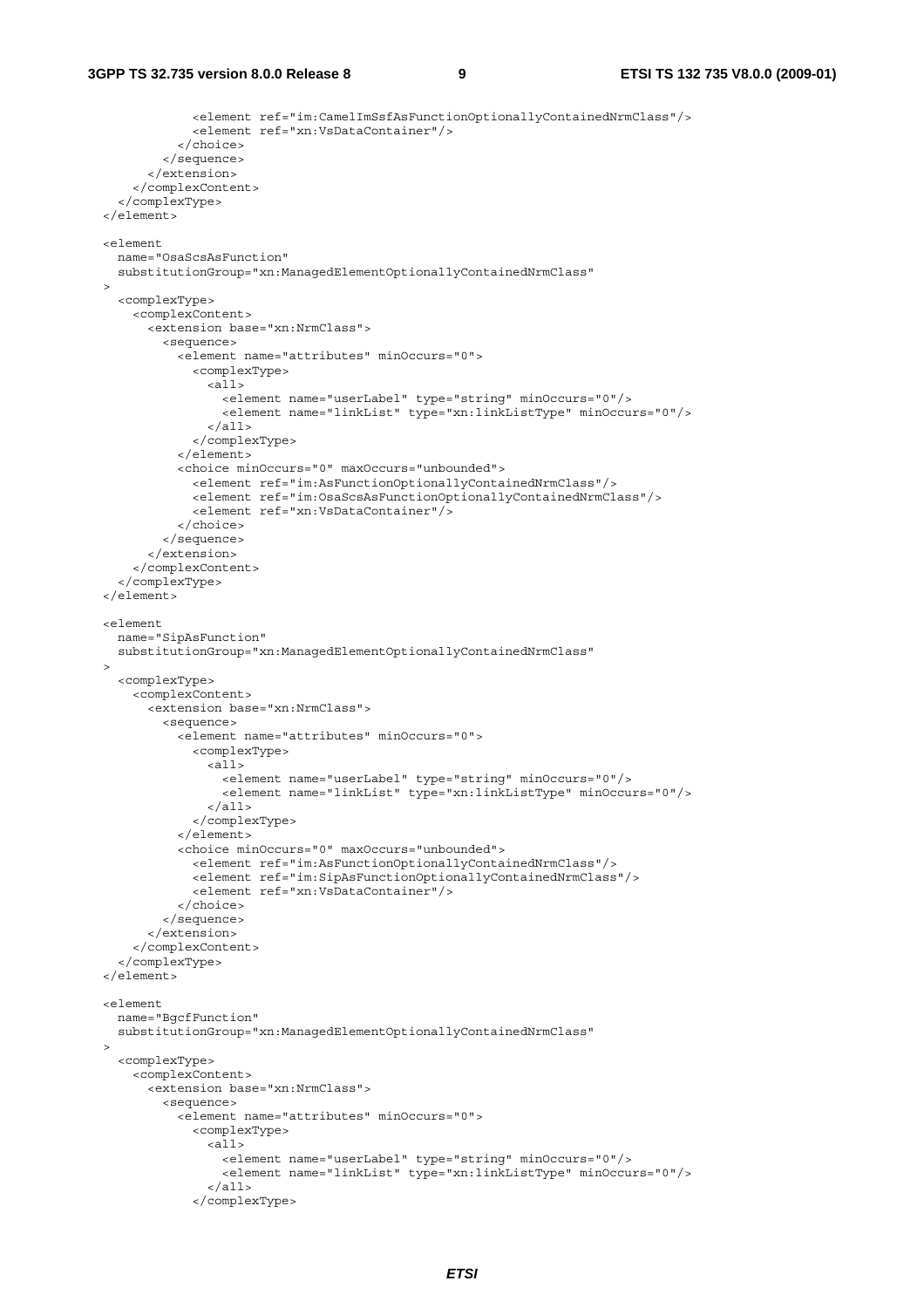```
 </element> 
              <choice minOccurs="0" maxOccurs="unbounded"> 
                <element ref="im:BgcfFunctionOptionallyContainedNrmClass"/> 
                <element ref="xn:VsDataContainer"/> 
              </choice> 
           </sequence> 
         </extension> 
       </complexContent> 
     </complexType> 
   </element> 
  <element 
    name="CscfFunction" 
     substitutionGroup="xn:ManagedElementOptionallyContainedNrmClass" 
  > 
     <complexType> 
       <complexContent> 
         <extension base="xn:NrmClass"> 
           <sequence> 
              <element name="attributes" minOccurs="0"> 
                <complexType> 
                 \leq all\geq <element name="userLabel" type="string" minOccurs="0"/> 
                    <element name="linkList" type="xn:linkListType" minOccurs="0"/> 
                 \epsilon/all\sim </complexType> 
              </element> 
              <choice minOccurs="0" maxOccurs="unbounded"> 
                <element ref="im:CscfFunctionOptionallyContainedNrmClass"/> 
                <element ref="xn:VsDataContainer"/> 
              </choice> 
           </sequence> 
         </extension> 
       </complexContent> 
     </complexType> 
   </element> 
   <element 
    name="IcscfFunction" 
     substitutionGroup="xn:ManagedElementOptionallyContainedNrmClass" 
   > 
     <complexType> 
       <complexContent> 
         <extension base="xn:NrmClass"> 
           <sequence> 
              <element name="attributes" minOccurs="0"> 
                <complexType> 
                  <all> 
                    <element name="userLabel" type="string" minOccurs="0"/> 
                    <element name="linkList" type="xn:linkListType" minOccurs="0"/> 
                 \langleall\rangle </complexType> 
              </element> 
              <choice minOccurs="0" maxOccurs="unbounded"> 
                <element ref="im:IcscfFunctionOptionallyContainedNrmClass"/> 
                <element ref="xn:VsDataContainer"/> 
              </choice> 
           </sequence> 
         </extension> 
       </complexContent> 
     </complexType> 
   </element> 
   <element 
    name="ImsMgwFunction" 
     substitutionGroup="xn:ManagedElementOptionallyContainedNrmClass" 
\rightarrow <complexType> 
       <complexContent> 
         <extension base="xn:NrmClass"> 
           <sequence> 
              <element name="attributes" minOccurs="0"> 
                <complexType> 
                  <all> 
                    <element name="userLabel" type="string" minOccurs="0"/> 
                    <element name="linkList" type="xn:linkListType" minOccurs="0"/> 
                  </all> 
                </complexType>
```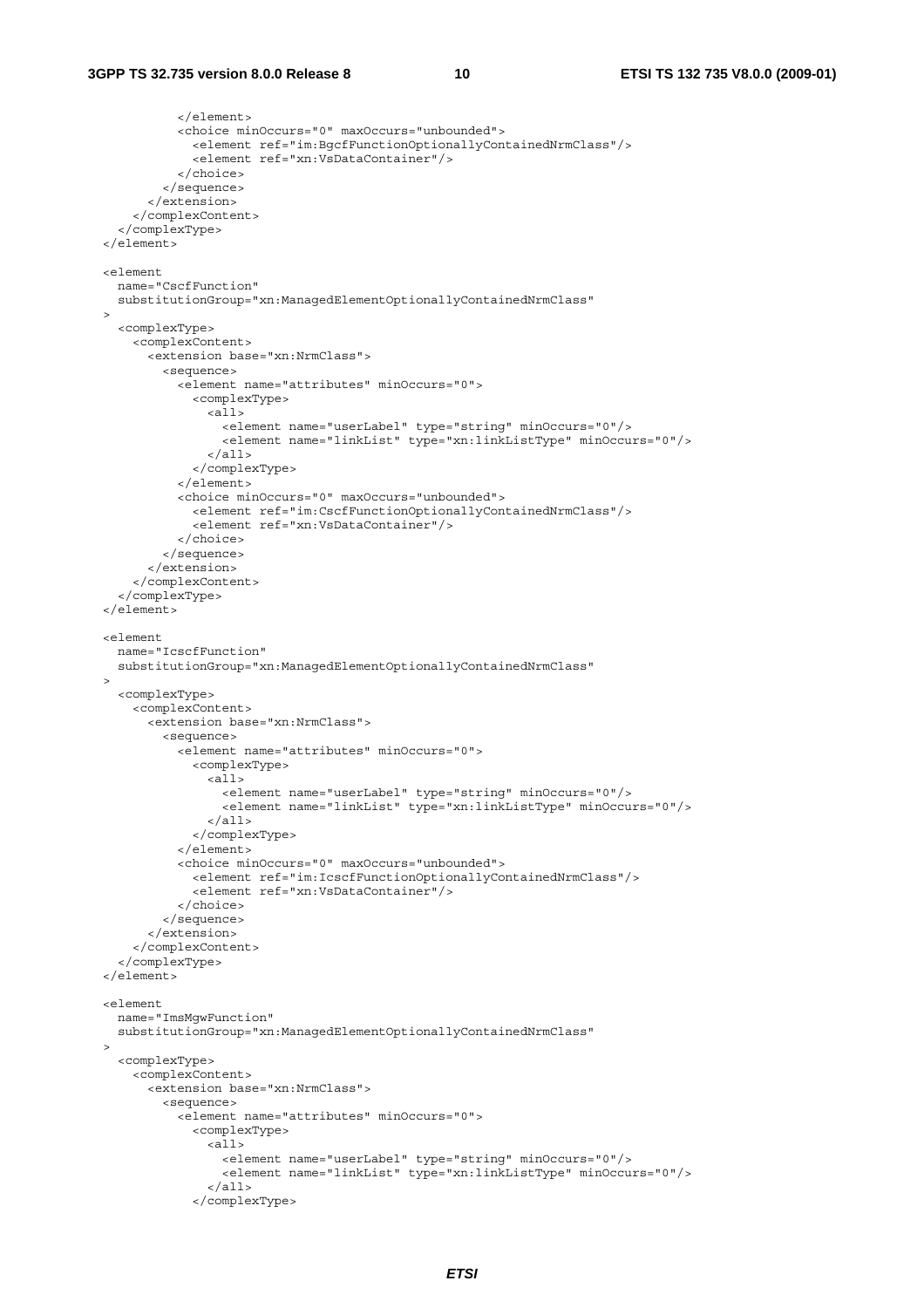```
 </element> 
             <choice minOccurs="0" maxOccurs="unbounded"> 
                <element ref="im:ImsMgwFunctionOptionallyContainedNrmClass"/> 
                <element ref="xn:VsDataContainer"/> 
              </choice> 
           </sequence> 
         </extension> 
       </complexContent> 
     </complexType> 
   </element> 
  <element 
    name="MgcfFunction" 
     substitutionGroup="xn:ManagedElementOptionallyContainedNrmClass" 
  > 
     <complexType> 
       <complexContent> 
         <extension base="xn:NrmClass"> 
           <sequence> 
             <element name="attributes" minOccurs="0"> 
               <complexType> 
                 \leq all\geq <element name="userLabel" type="string" minOccurs="0"/> 
 <element name="linkList" type="xn:linkListType" minOccurs="0"/> 
                 \epsilon/all\sim </complexType> 
              </element> 
             <choice minOccurs="0" maxOccurs="unbounded"> 
                <element ref="im:MgcfFunctionOptionallyContainedNrmClass"/> 
                <element ref="xn:VsDataContainer"/> 
             </choice> 
           </sequence> 
         </extension> 
       </complexContent> 
     </complexType> 
  </element> 
  <element 
    name="MrfcFunction" 
     substitutionGroup="xn:ManagedElementOptionallyContainedNrmClass" 
  > 
     <complexType> 
       <complexContent> 
         <extension base="xn:NrmClass"> 
           <sequence> 
             <element name="attributes" minOccurs="0"> 
                <complexType> 
                  <all> 
                    <element name="userLabel" type="string" minOccurs="0"/> 
                    <element name="linkList" type="xn:linkListType" minOccurs="0"/> 
                 \langleall\rangle </complexType> 
             </element> 
             <choice minOccurs="0" maxOccurs="unbounded"> 
                <element ref="im:MrfcFunctionOptionallyContainedNrmClass"/> 
                <element ref="xn:VsDataContainer"/> 
             </choice> 
           </sequence> 
         </extension> 
       </complexContent> 
     </complexType> 
  </element> 
  <element 
    name="MrfpFunction" 
     substitutionGroup="xn:ManagedElementOptionallyContainedNrmClass" 
\rightarrow <complexType> 
       <complexContent> 
         <extension base="xn:NrmClass"> 
           <sequence> 
             <element name="attributes" minOccurs="0"> 
                <complexType> 
                  <all> 
                    <element name="userLabel" type="string" minOccurs="0"/> 
                    <element name="linkList" type="xn:linkListType" minOccurs="0"/> 
                  </all> 
                </complexType>
```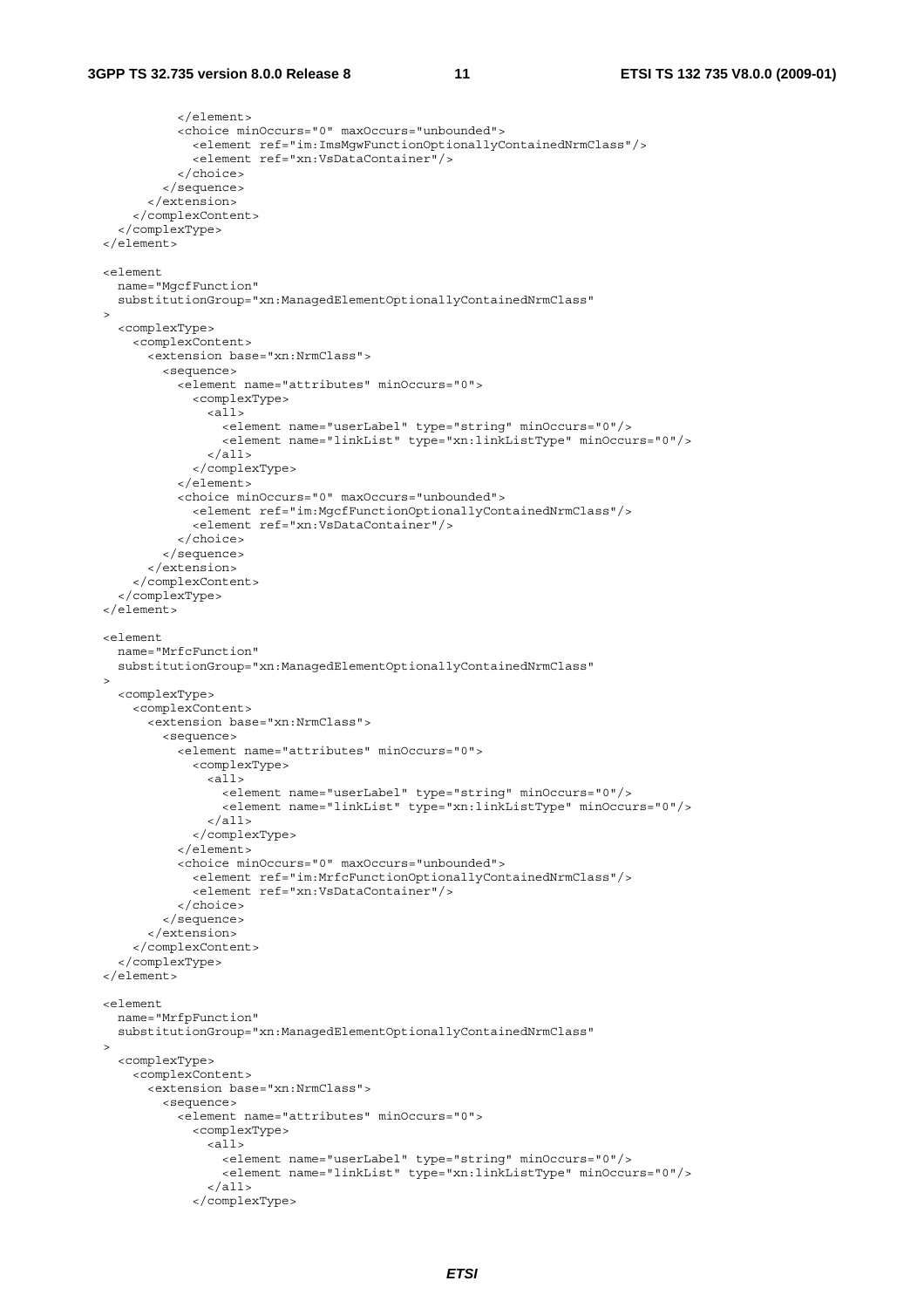```
 </element> 
              <choice minOccurs="0" maxOccurs="unbounded"> 
                <element ref="im:MrfpFunctionOptionallyContainedNrmClass"/> 
                <element ref="xn:VsDataContainer"/> 
              </choice> 
           </sequence> 
         </extension> 
       </complexContent> 
     </complexType> 
   </element> 
  <element 
    name="PcscfFunction" 
     substitutionGroup="xn:ManagedElementOptionallyContainedNrmClass" 
  > 
     <complexType> 
       <complexContent> 
         <extension base="xn:NrmClass"> 
           <sequence> 
              <element name="attributes" minOccurs="0"> 
                <complexType> 
                 \leq all\geq <element name="userLabel" type="string" minOccurs="0"/> 
                    <element name="linkList" type="xn:linkListType" minOccurs="0"/> 
                 \epsilon/all\sim </complexType> 
              </element> 
              <choice minOccurs="0" maxOccurs="unbounded"> 
                <element ref="im:PcscfFunctionOptionallyContainedNrmClass"/> 
                <element ref="xn:VsDataContainer"/> 
              </choice> 
           </sequence> 
         </extension> 
       </complexContent> 
     </complexType> 
   </element> 
   <element 
    name="ScscfFunction" 
     substitutionGroup="xn:ManagedElementOptionallyContainedNrmClass" 
   > 
     <complexType> 
       <complexContent> 
         <extension base="xn:NrmClass"> 
           <sequence> 
              <element name="attributes" minOccurs="0"> 
                <complexType> 
                  <all> 
                    <element name="userLabel" type="string" minOccurs="0"/> 
                    <element name="linkList" type="xn:linkListType" minOccurs="0"/> 
                 \langleall\rangle </complexType> 
              </element> 
              <choice minOccurs="0" maxOccurs="unbounded"> 
                <element ref="im:ScscfFunctionOptionallyContainedNrmClass"/> 
                <element ref="xn:VsDataContainer"/> 
              </choice> 
           </sequence> 
         </extension> 
       </complexContent> 
     </complexType> 
   </element> 
   <element 
    name="SlfFunction" 
     substitutionGroup="xn:ManagedElementOptionallyContainedNrmClass" 
\rightarrow <complexType> 
       <complexContent> 
         <extension base="xn:NrmClass"> 
           <sequence> 
              <element name="attributes" minOccurs="0"> 
                <complexType> 
                  <all> 
                    <element name="userLabel" type="string" minOccurs="0"/> 
                    <element name="linkList" type="xn:linkListType" minOccurs="0"/> 
                  </all> 
                </complexType>
```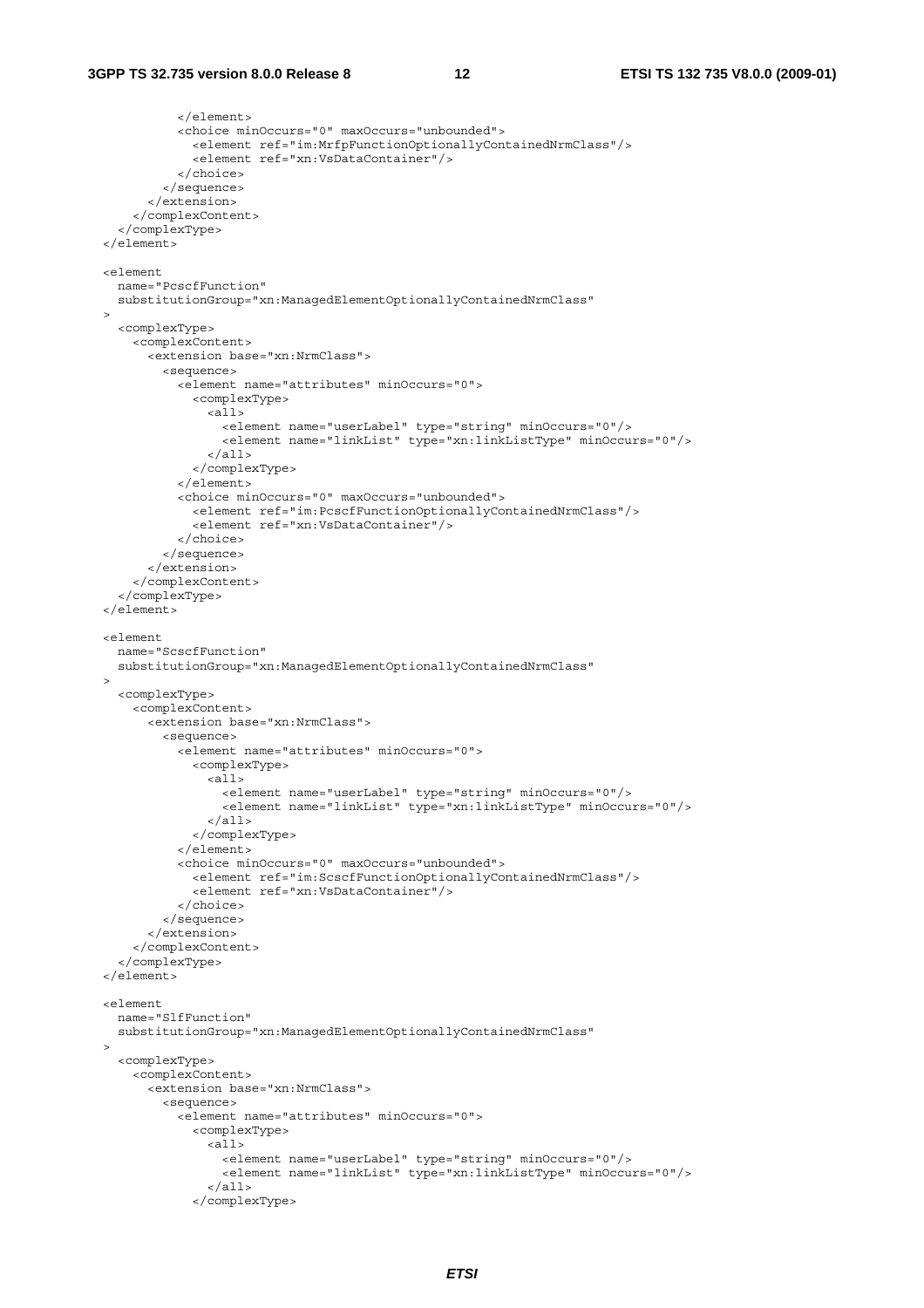```
 </element> 
             <choice minOccurs="0" maxOccurs="unbounded"> 
               <element ref="im:SlfFunctionOptionallyContainedNrmClass"/> 
               <element ref="xn:VsDataContainer"/> 
             </choice> 
           </sequence> 
         </extension> 
      </complexContent> 
    </complexType> 
   </element> 
  <element name="Link_As_Cscf" 
    substitutionGroup="xn:SubNetworkOptionallyContainedNrmClass" 
\rightarrow <complexType> 
      <complexContent> 
         <extension base="xn:NrmClass"> 
           <sequence> 
             <element name="attributes" minOccurs="0"> 
               <complexType> 
                \overline{c}all\overline{c} <element name="aEnd" type="xn:dn" minOccurs="0"/> 
                   <element name="linkType" type="xn:linkType" minOccurs="0"/> 
                   <element name="protocolName" type="string" minOccurs="0"/> 
 <element name="protocolVersion" type="string" minOccurs="0"/> 
 <element name="userLabel" type="string" minOccurs="0"/> 
                   <element name="zEnd" type="xn:dn" minOccurs="0"/> 
                 </all> 
               </complexType> 
            \ge/element\sim <choice minOccurs="0" maxOccurs="unbounded"> 
               <element ref="im:Link_As_CscfOptionallyContainedNrmClass"/> 
               <element ref="xn:VsDataContainer"/> 
             </choice> 
           </sequence> 
         </extension> 
      </complexContent> 
    </complexType> 
  </element> 
  <element name="Link_As_Scscf" substitutionGroup="xn:SubNetworkOptionallyContainedNrmClass"> 
         <complexType> 
             <complexContent> 
                -<br><extension base="xn:NrmClass">
                     <sequence> 
                         <element name="attributes" minOccurs="0"> 
                             <complexType> 
\langleall> <element name="aEnd" type="xn:dn" minOccurs="0"/> 
                                      <element name="linkType" type="xn:linkType" minOccurs="0"/> 
                                     <element name="protocolName" type="string" minOccurs="0"/> 
 <element name="protocolVersion" type="string" minOccurs="0"/> 
 <element name="userLabel" type="string" minOccurs="0"/> 
                                     <element name="zEnd" type="xn:dn" minOccurs="0"/> 
                                 </all> 
                             </complexType> 
                         </element> 
                         <choice minOccurs="0" maxOccurs="unbounded"> 
                             <element ref="im:Link_As_ScscfOptionallyContainedNrmClass"/> 
                             <element ref="xn:VsDataContainer"/> 
                         </choice> 
                     </sequence> 
                 </extension> 
             </complexContent> 
         </complexType> 
    </element> 
    <element name="Link_As_Slf" substitutionGroup="xn:SubNetworkOptionallyContainedNrmClass"> 
         <complexType> 
             <complexContent> 
                 <extension base="xn:NrmClass"> 
                     <sequence> 
                         <element name="attributes" minOccurs="0"> 
                             <complexType> 
                                 <all> 
                                      <element name="aEnd" type="xn:dn" minOccurs="0"/> 
                                     <element name="linkType" type="xn:linkType" minOccurs="0"/> 
                                     <element name="protocolName" type="string" minOccurs="0"/> 
                                     <element name="protocolVersion" type="string" minOccurs="0"/>
```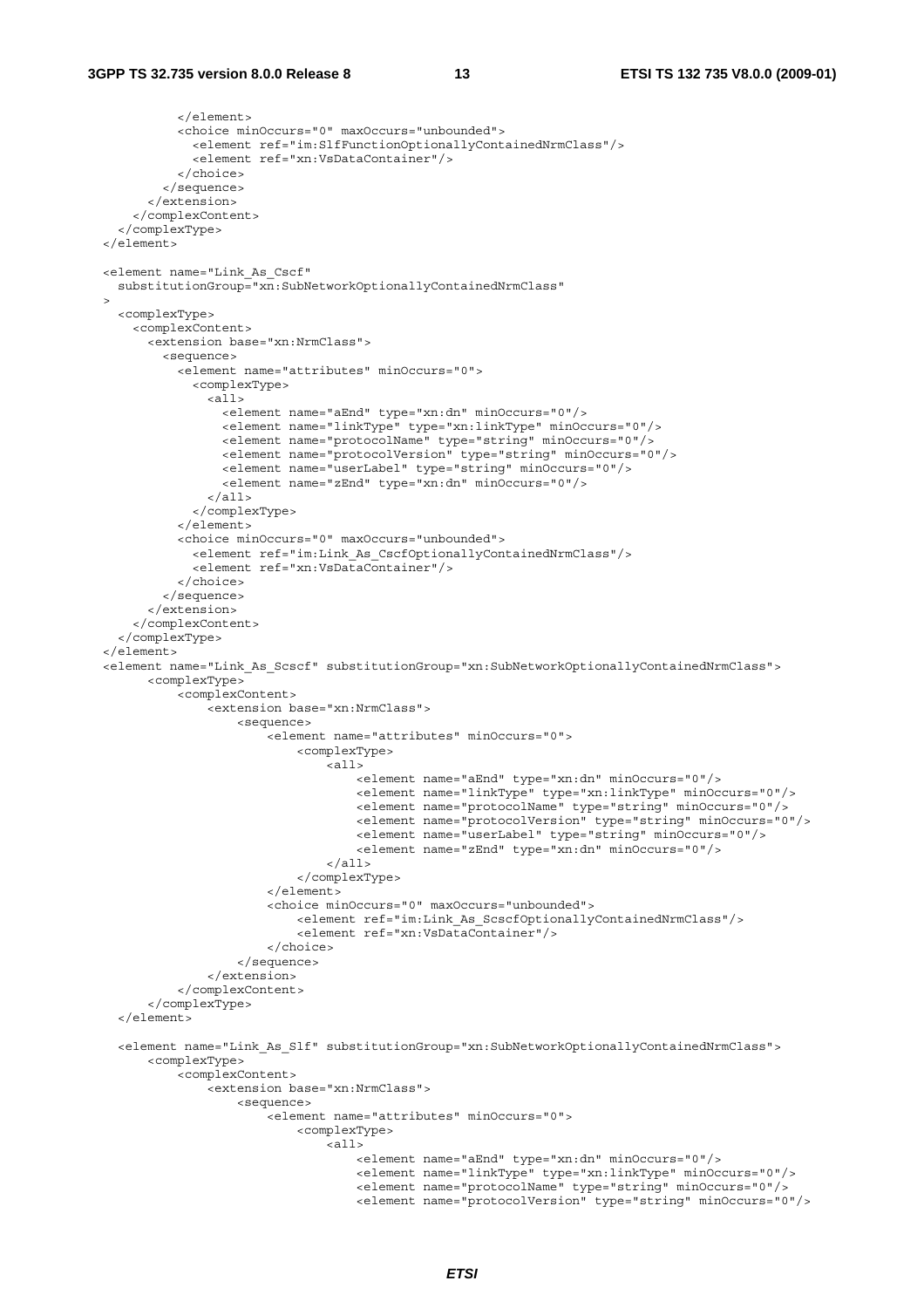```
 <element name="userLabel" type="string" minOccurs="0"/> 
                                       <element name="zEnd" type="xn:dn" minOccurs="0"/> 
                                  \langleall\rangle </complexType> 
                          </element> 
                          <choice minOccurs="0" maxOccurs="unbounded"> 
                              <element ref="im:Link_As_SlfOptionallyContainedNrmClass"/> 
                              <element ref="xn:VsDataContainer"/> 
                          </choice> 
                      </sequence> 
                 </extension> 
             </complexContent> 
         </complexType> 
    </element> 
    <element name="Link_Bgcf_Bgcf" substitutionGroup="xn:SubNetworkOptionallyContainedNrmClass"> 
         <complexType> 
             <complexContent> 
                 <extension base="xn:NrmClass"> 
                      <sequence> 
                          <element name="attributes" minOccurs="0"> 
                              <complexType> 
                                   <all> 
                                       <element name="aEnd" type="xn:dn" minOccurs="0"/> 
                                       <element name="linkType" type="xn:linkType" minOccurs="0"/> 
                                       <element name="protocolName" type="string" minOccurs="0"/> 
                                       <element name="protocolVersion" type="string" minOccurs="0"/> 
                                       <element name="userLabel" type="string" minOccurs="0"/> 
                                       <element name="zEnd" type="xn:dn" minOccurs="0"/> 
                                  2/211 </complexType> 
                          </element> 
                          <choice minOccurs="0" maxOccurs="unbounded"> 
                              <element ref="im:Link_Bgcf_BgcfOptionallyContainedNrmClass"/> 
                              <element ref="xn:VsDataContainer"/> 
                          </choice> 
                      </sequence> 
                 </extension> 
             </complexContent> 
         </complexType> 
    </element> 
  <element name="Link_Bgcf_Cscf" 
    substitutionGroup="xn:SubNetworkOptionallyContainedNrmClass" 
\rightarrow <complexType> 
       <complexContent> 
         <extension base="xn:NrmClass"> 
           <sequence> 
             <element name="attributes" minOccurs="0"> 
               <complexType> 
                 <all> 
                    <element name="aEnd" type="xn:dn" minOccurs="0"/> 
                    <element name="linkType" type="xn:linkType" minOccurs="0"/> 
                    <element name="protocolName" type="string" minOccurs="0"/> 
 <element name="protocolVersion" type="string" minOccurs="0"/> 
 <element name="userLabel" type="string" minOccurs="0"/> 
                    <element name="zEnd" type="xn:dn" minOccurs="0"/> 
                \langleall\rangle </complexType> 
             </element> 
             <choice minOccurs="0" maxOccurs="unbounded"> 
               <element ref="im:Link_Bgcf_CscfOptionallyContainedNrmClass"/> 
               <element ref="xn:VsDataContainer"/> 
             </choice> 
           </sequence> 
         </extension> 
       </complexContent> 
     </complexType> 
  </element> 
    <element name="Link_Bgcf_Mgcf" substitutionGroup="xn:SubNetworkOptionallyContainedNrmClass"> 
         <complexType> 
             <complexContent> 
                  <extension base="xn:NrmClass"> 
                      <sequence> 
                         -<br><element name="attributes" minOccurs="0">
```
<complexType>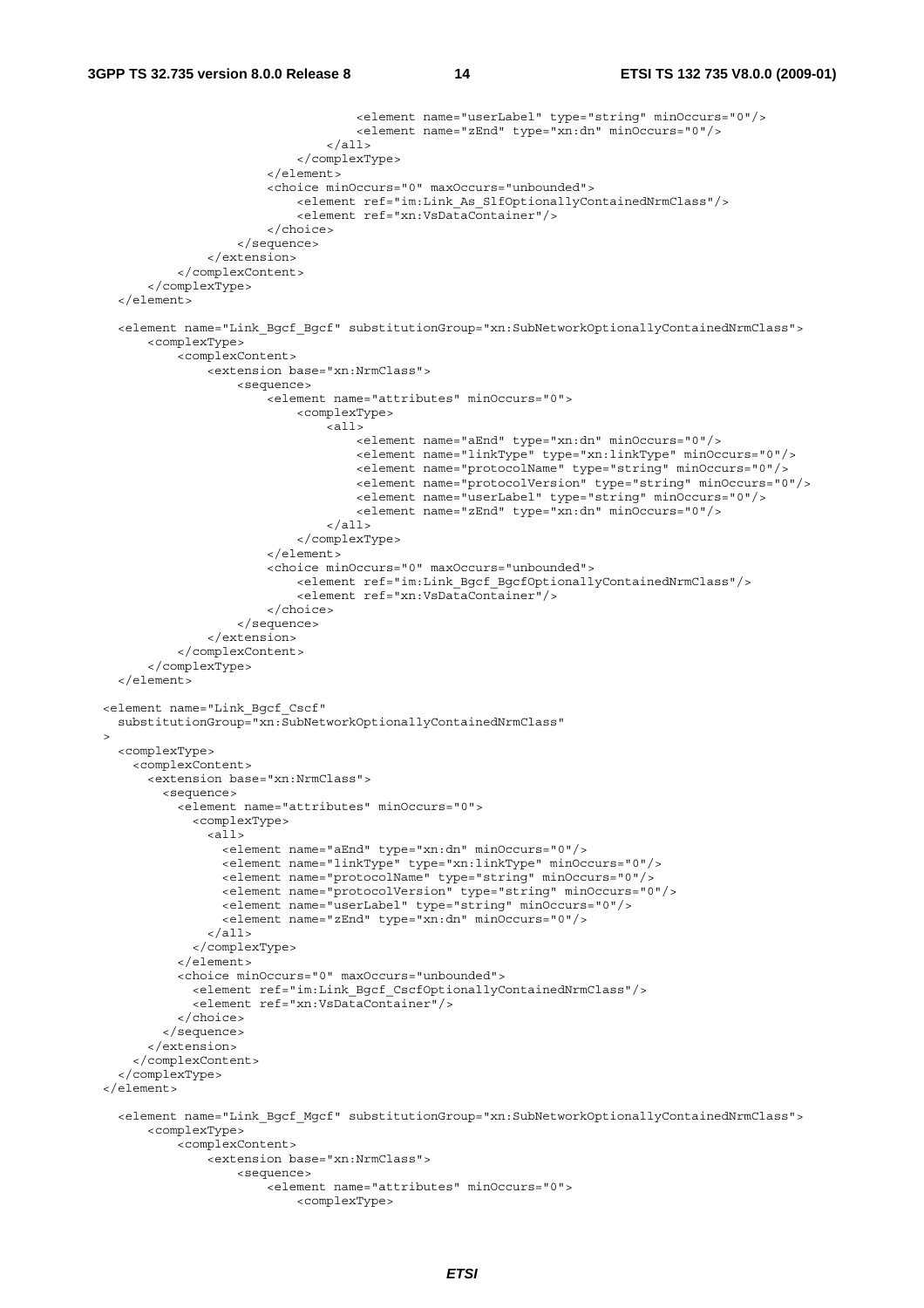```
 <all> 
                                        <element name="aEnd" type="xn:dn" minOccurs="0"/> 
                                        <element name="linkType" type="xn:linkType" minOccurs="0"/> 
                                        <element name="protocolName" type="string" minOccurs="0"/> 
                                        <element name="protocolVersion" type="string" minOccurs="0"/> 
                                        <element name="userLabel" type="string" minOccurs="0"/> 
                                        <element name="zEnd" type="xn:dn" minOccurs="0"/> 
                                   \epsilon/all\epsilon </complexType> 
                           </element> 
                           <choice minOccurs="0" maxOccurs="unbounded"> 
                               <element ref="im:Link_Bgcf_MgcfOptionallyContainedNrmClass"/> 
                               <element ref="xn:VsDataContainer"/> 
                           </choice> 
                      </sequence> 
                  </extension> 
             </complexContent> 
         </complexType> 
     </element> 
     <element name="Link_Bgcf_Scscf" substitutionGroup="xn:SubNetworkOptionallyContainedNrmClass"> 
         <complexType> 
             <complexContent> 
                  <extension base="xn:NrmClass"> 
                      <sequence> 
                           <element name="attributes" minOccurs="0"> 
                               <complexType> 
                                    <all> 
                                        <element name="aEnd" type="xn:dn" minOccurs="0"/> 
                                        <element name="linkType" type="xn:linkType" minOccurs="0"/> 
                                        <element name="protocolName" type="string" minOccurs="0"/> 
                                        <element name="protocolVersion" type="string" minOccurs="0"/> 
                                        <element name="userLabel" type="string" minOccurs="0"/> 
                                        <element name="zEnd" type="xn:dn" minOccurs="0"/> 
                                  \langleall> </complexType> 
                           </element> 
                           <choice minOccurs="0" maxOccurs="unbounded"> 
                               <element ref="im:Link_Bgcf_ScscfOptionallyContainedNrmClass"/> 
                               <element ref="xn:VsDataContainer"/> 
                           </choice> 
                      </sequence> 
                  </extension> 
             </complexContent> 
         </complexType> 
     </element> 
  <element name="Link_Cscf_Cscf" 
     substitutionGroup="xn:SubNetworkOptionallyContainedNrmClass" 
\rightarrow <complexType> 
       <complexContent> 
         <extension base="xn:NrmClass"> 
           <sequence> 
             <element name="attributes" minOccurs="0"> 
                <complexType> 
                 \overline{\text{all}} <element name="aEnd" type="xn:dn" minOccurs="0"/> 
                    <element name="linkType" type="xn:linkType" minOccurs="0"/> 
                    <element name="protocolName" type="string" minOccurs="0"/> 
                    <element name="protocolVersion" type="string" minOccurs="0"/> 
                    <element name="userLabel" type="string" minOccurs="0"/> 
                    <element name="zEnd" type="xn:dn" minOccurs="0"/> 
                 \langleall\rangle </complexType> 
              </element> 
             <choice minOccurs="0" maxOccurs="unbounded"> 
               <element ref="im:Link_Cscf_CscfOptionallyContainedNrmClass"/> 
                <element ref="xn:VsDataContainer"/> 
             </choice> 
           </sequence> 
         </extension> 
       </complexContent> 
     </complexType> 
  </element> 
  <element name="Link_Cscf_Icscf" 
     substitutionGroup="xn:SubNetworkOptionallyContainedNrmClass"
```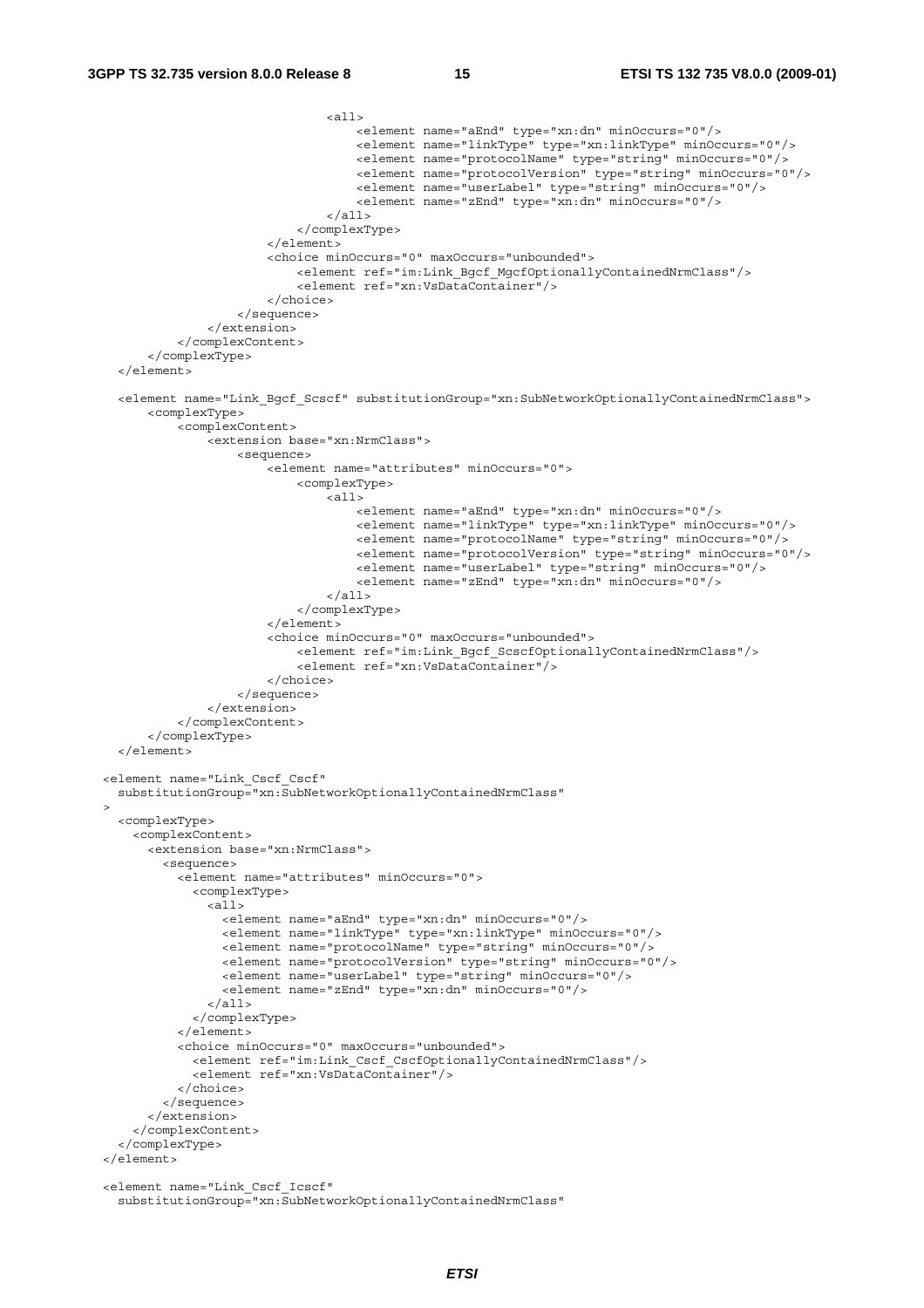```
\rightarrow <complexType> 
       <complexContent> 
         <extension base="xn:NrmClass"> 
           <sequence> 
             <element name="attributes" minOccurs="0"> 
               <complexType> 
                 <all> 
                   <element name="aEnd" type="xn:dn" minOccurs="0"/> 
                   <element name="linkType" type="xn:linkType" minOccurs="0"/> 
                   <element name="protocolName" type="string" minOccurs="0"/> 
 <element name="protocolVersion" type="string" minOccurs="0"/> 
 <element name="userLabel" type="string" minOccurs="0"/> 
                   <element name="zEnd" type="xn:dn" minOccurs="0"/> 
                 </all> 
               </complexType> 
             </element> 
             <choice minOccurs="0" maxOccurs="unbounded"> 
               <element ref="im:Link_Cscf_IcscfOptionallyContainedNrmClass"/> 
               <element ref="xn:VsDataContainer"/> 
             </choice> 
           </sequence> 
         </extension> 
       </complexContent> 
     </complexType> 
  </element> 
  <element name="Link_Cscf_Mgcf" 
    substitutionGroup="xn:SubNetworkOptionallyContainedNrmClass" 
\rightarrow <complexType> 
       <complexContent> 
         <extension base="xn:NrmClass"> 
           <sequence> 
             <element name="attributes" minOccurs="0"> 
               <complexType> 
                 <all> 
                   <element name="aEnd" type="xn:dn" minOccurs="0"/> 
                   <element name="linkType" type="xn:linkType" minOccurs="0"/> 
                   <element name="protocolName" type="string" minOccurs="0"/> 
                   <element name="protocolVersion" type="string" minOccurs="0"/> 
                   <element name="userLabel" type="string" minOccurs="0"/> 
                   <element name="zEnd" type="xn:dn" minOccurs="0"/> 
                \epsilon/all\epsilon </complexType> 
             </element> 
             <choice minOccurs="0" maxOccurs="unbounded"> 
               <element ref="im:Link_Cscf_MgcfOptionallyContainedNrmClass"/> 
               <element ref="xn:VsDataContainer"/> 
             </choice> 
           </sequence> 
         </extension> 
       </complexContent> 
     </complexType> 
  </element> 
  <element name="Link_Cscf_Mrfc" 
    substitutionGroup="xn:SubNetworkOptionallyContainedNrmClass" 
\rightarrow <complexType> 
       <complexContent> 
         <extension base="xn:NrmClass"> 
           <sequence> 
             <element name="attributes" minOccurs="0"> 
               <complexType> 
                \leq alls
                   <element name="aEnd" type="xn:dn" minOccurs="0"/> 
                   <element name="linkType" type="xn:linkType" minOccurs="0"/> 
                   <element name="protocolName" type="string" minOccurs="0"/> 
 <element name="protocolVersion" type="string" minOccurs="0"/> 
 <element name="userLabel" type="string" minOccurs="0"/> 
                   <element name="zEnd" type="xn:dn" minOccurs="0"/> 
                 </all> 
               </complexType> 
             </element> 
             <choice minOccurs="0" maxOccurs="unbounded"> 
               <element ref="im:Link_Cscf_MrfcOptionallyContainedNrmClass"/> 
               <element ref="xn:VsDataContainer"/> 
             </choice>
```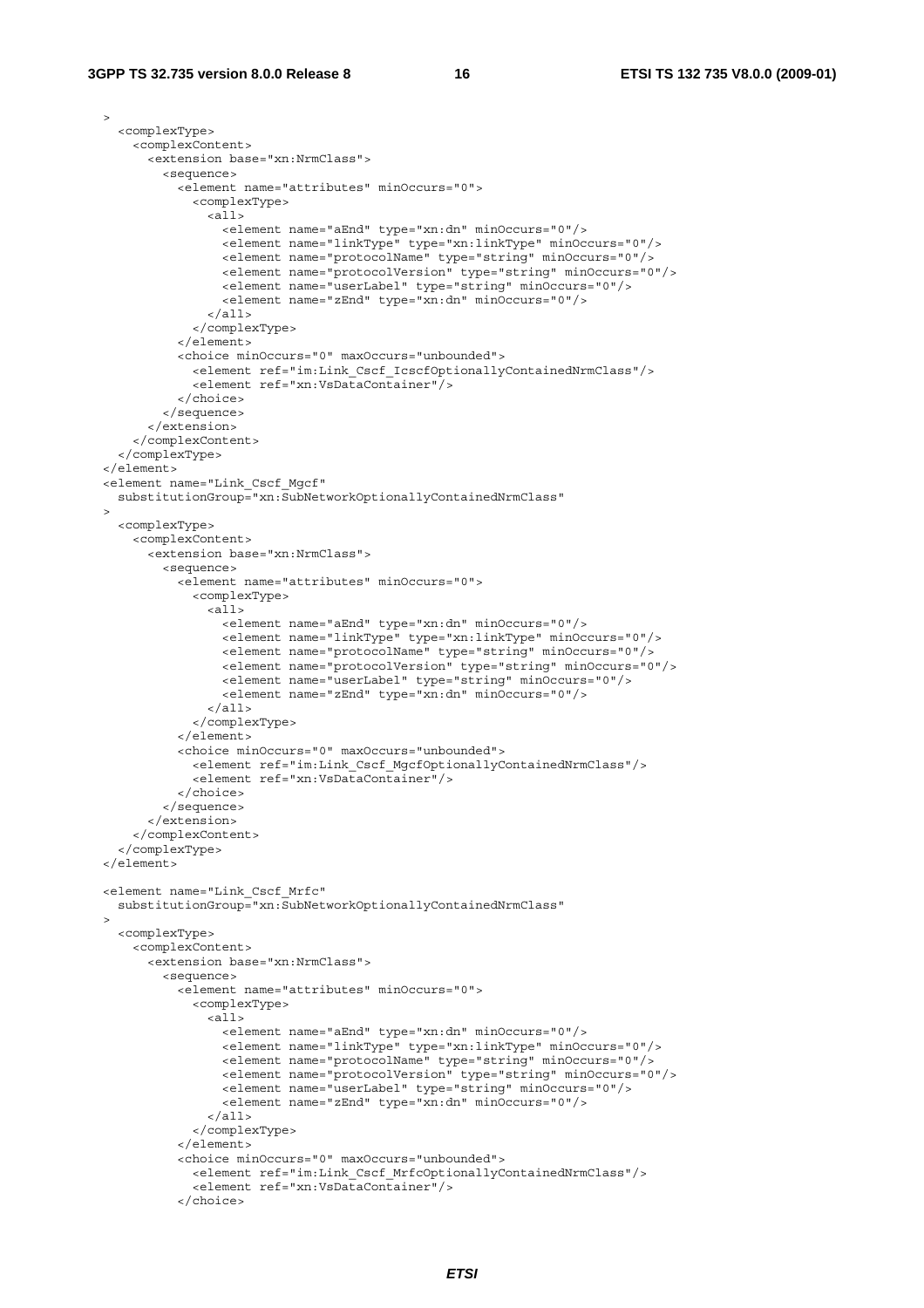```
 </sequence> 
         </extension> 
       </complexContent> 
     </complexType> 
   </element> 
   <element name="Link_Cscf_Pcscf" 
     substitutionGroup="xn:SubNetworkOptionallyContainedNrmClass" 
\rightarrow <complexType> 
       <complexContent> 
         <extension base="xn:NrmClass"> 
           <sequence> 
             <element name="attributes" minOccurs="0"> 
                <complexType> 
                  <all> 
                    <element name="aEnd" type="xn:dn" minOccurs="0"/> 
                    <element name="linkType" type="xn:linkType" minOccurs="0"/> 
                    <element name="protocolName" type="string" minOccurs="0"/> 
 <element name="protocolVersion" type="string" minOccurs="0"/> 
 <element name="userLabel" type="string" minOccurs="0"/> 
                    <element name="zEnd" type="xn:dn" minOccurs="0"/> 
                 \langleall> </complexType> 
             \epsilon/element>
              <choice minOccurs="0" maxOccurs="unbounded"> 
                <element ref="im:Link_Cscf_PcscfOptionallyContainedNrmClass"/> 
                <element ref="xn:VsDataContainer"/> 
              </choice> 
           </sequence> 
         </extension> 
       </complexContent> 
     </complexType> 
   </element> 
<element name="Link_Cscf_Scscf" 
    substitutionGroup="xn:SubNetworkOptionallyContainedNrmClass" 
  \sim <complexType> 
       <complexContent> 
         <extension base="xn:NrmClass"> 
           <sequence> 
             <element name="attributes" minOccurs="0"> 
                <complexType> 
                 \leqall\geq <element name="aEnd" type="xn:dn" minOccurs="0"/> 
                    <element name="linkType" type="xn:linkType" minOccurs="0"/> 
                    <element name="protocolName" type="string" minOccurs="0"/> 
                    <element name="protocolVersion" type="string" minOccurs="0"/> 
                    <element name="userLabel" type="string" minOccurs="0"/> 
                    <element name="zEnd" type="xn:dn" minOccurs="0"/> 
                 \langleall\rangle </complexType> 
              </element> 
             <choice minOccurs="0" maxOccurs="unbounded"> 
               <element ref="im:Link Cscf ScscfOptionallyContainedNrmClass"/>
                <element ref="xn:VsDataContainer"/> 
              </choice> 
           </sequence> 
         </extension> 
       </complexContent> 
     </complexType> 
   </element> 
   <element name="Link_Cscf_Slf" 
     substitutionGroup="xn:SubNetworkOptionallyContainedNrmClass" 
\rightarrow <complexType> 
       <complexContent> 
         <extension base="xn:NrmClass"> 
           <sequence> 
             <element name="attributes" minOccurs="0"> 
                <complexType> 
                  <all> 
                    <element name="aEnd" type="xn:dn" minOccurs="0"/> 
                    <element name="linkType" type="xn:linkType" minOccurs="0"/> 
                    <element name="protocolName" type="string" minOccurs="0"/> 
                    <element name="protocolVersion" type="string" minOccurs="0"/>
```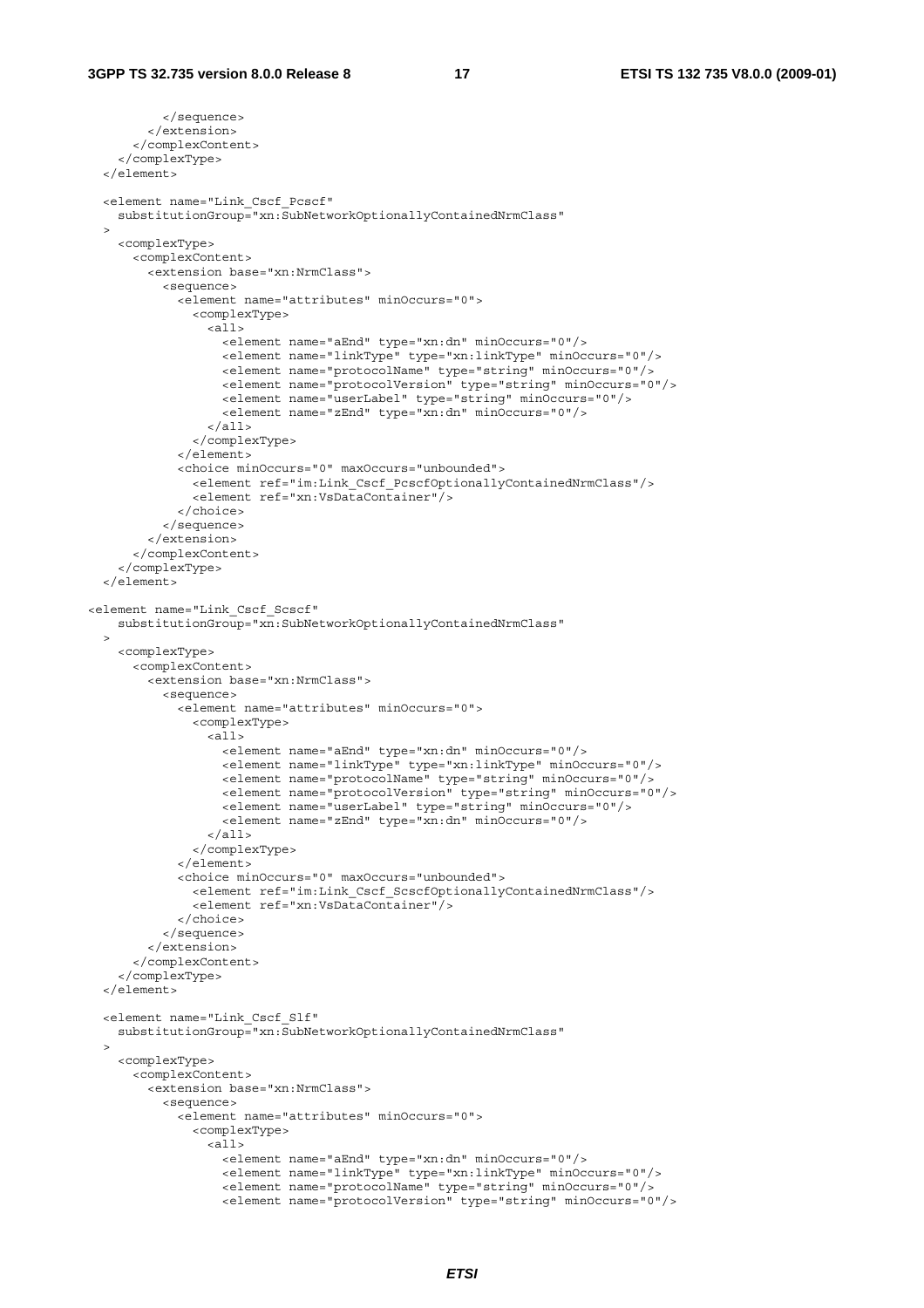```
 <element name="userLabel" type="string" minOccurs="0"/> 
                   <element name="zEnd" type="xn:dn" minOccurs="0"/> 
                \langleall\rangle </complexType> 
             </element> 
             <choice minOccurs="0" maxOccurs="unbounded"> 
               <element ref="im:Link_Cscf_SlfOptionallyContainedNrmClass"/> 
               <element ref="xn:VsDataContainer"/> 
             </choice> 
           </sequence> 
         </extension> 
       </complexContent> 
     </complexType> 
   </element> 
    <element name="Link_Icscf_Slf" substitutionGroup="xn:SubNetworkOptionallyContainedNrmClass"> 
         <complexType> 
             <complexContent> 
                 <extension base="xn:NrmClass"> 
                     <sequence> 
                         <element name="attributes" minOccurs="0"> 
                              <complexType> 
                                  <all> 
                                      <element name="aEnd" type="xn:dn" minOccurs="0"/> 
                                      <element name="linkType" type="xn:linkType" minOccurs="0"/> 
                                      <element name="protocolName" type="string" minOccurs="0"/> 
                                      <element name="protocolVersion" type="string" minOccurs="0"/> 
                                      <element name="userLabel" type="string" minOccurs="0"/> 
                                      <element name="zEnd" type="xn:dn" minOccurs="0"/> 
                                 2/211 </complexType> 
                          </element> 
                          <choice minOccurs="0" maxOccurs="unbounded"> 
                              <element ref="im:Link_Icscf_SlfOptionallyContainedNrmClass"/> 
                              <element ref="xn:VsDataContainer"/> 
                          </choice> 
                     </sequence> 
                 </extension> 
             </complexContent> 
         </complexType> 
    </element> 
    <element name="Link_ImsMgw_Mgcf" substitutionGroup="xn:SubNetworkOptionallyContainedNrmClass"> 
         <complexType> 
             <complexContent> 
                 <extension base="xn:NrmClass"> 
                     <sequence> 
                          <element name="attributes" minOccurs="0"> 
                              <complexType> 
                                 ^-call> <element name="aEnd" type="xn:dn" minOccurs="0"/> 
                                      <element name="linkType" type="xn:linkType" minOccurs="0"/> 
                                      <element name="protocolName" type="string" minOccurs="0"/> 
 <element name="protocolVersion" type="string" minOccurs="0"/> 
 <element name="userLabel" type="string" minOccurs="0"/> 
                                      <element name="zEnd" type="xn:dn" minOccurs="0"/> 
                                 \langleall> </complexType> 
                          </element> 
                          <choice minOccurs="0" maxOccurs="unbounded"> 
                              <element ref="im:Link_ImsMgw_MgcfOptionallyContainedNrmClass"/> 
                              <element ref="xn:VsDataContainer"/> 
                         </choice> 
                     </sequence> 
                 </extension> 
             </complexContent> 
         </complexType> 
    </element> 
     <element name="Link_Mgcf_Scscf" substitutionGroup="xn:SubNetworkOptionallyContainedNrmClass"> 
         <complexType> 
             <complexContent> 
                -<br><extension base="xn:NrmClass">
                     <sequence> 
                          <element name="attributes" minOccurs="0"> 
                              <complexType> 
                                 ^- <all>
                                      <element name="aEnd" type="xn:dn" minOccurs="0"/>
```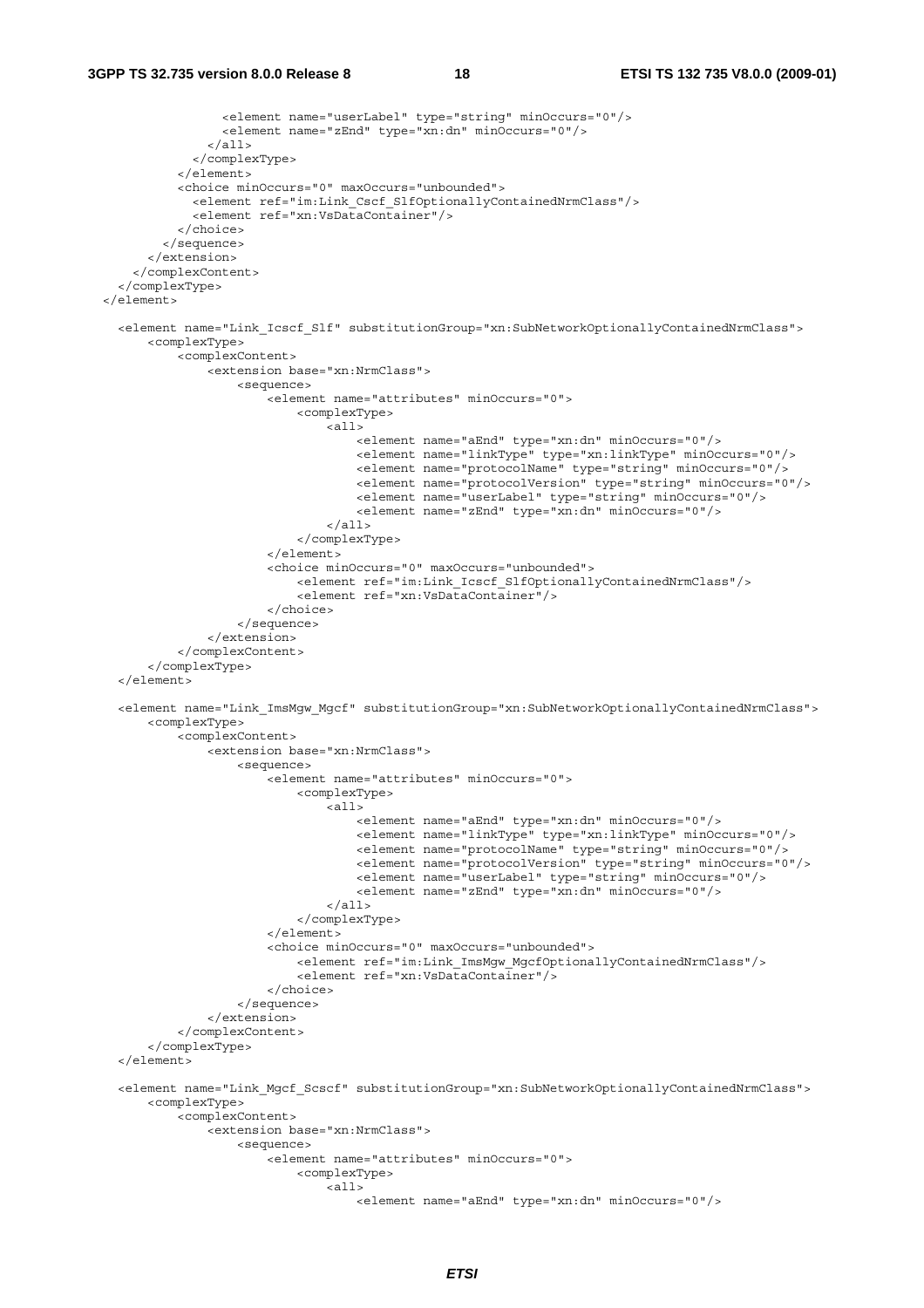```
 <element name="linkType" type="xn:linkType" minOccurs="0"/> 
                                      <element name="protocolName" type="string" minOccurs="0"/> 
                                      <element name="protocolVersion" type="string" minOccurs="0"/> 
                                      <element name="userLabel" type="string" minOccurs="0"/> 
                                      <element name="zEnd" type="xn:dn" minOccurs="0"/> 
                                  </all> 
                              </complexType> 
                         </element> 
                         <choice minOccurs="0" maxOccurs="unbounded"> 
                              <element ref="im:Link_Mgcf_ScscfOptionallyContainedNrmClass"/> 
                              <element ref="xn:VsDataContainer"/> 
                         </choice> 
                     </sequence> 
                 </extension> 
             </complexContent> 
         </complexType> 
    </element> 
    <element name="Link_Mrfc_Mrfp" substitutionGroup="xn:SubNetworkOptionallyContainedNrmClass"> 
         <complexType> 
             <complexContent> 
                 <extension base="xn:NrmClass"> 
                     <sequence> 
                         <element name="attributes" minOccurs="0"> 
                              <complexType> 
                                  <all> 
                                      <element name="aEnd" type="xn:dn" minOccurs="0"/> 
                                      <element name="linkType" type="xn:linkType" minOccurs="0"/> 
                                      <element name="protocolName" type="string" minOccurs="0"/> 
 <element name="protocolVersion" type="string" minOccurs="0"/> 
 <element name="userLabel" type="string" minOccurs="0"/> 
                                      <element name="zEnd" type="xn:dn" minOccurs="0"/> 
                                 \langleall\rangle </complexType> 
                          </element> 
                          <choice minOccurs="0" maxOccurs="unbounded"> 
                              <element ref="im:Link_Mrfc_MrfpOptionallyContainedNrmClass"/> 
                              <element ref="xn:VsDataContainer"/> 
                         </choice> 
                     </sequence> 
                 </extension> 
             </complexContent> 
         </complexType> 
    </element> 
    <element name="Link_Mrfc_Scscf" substitutionGroup="xn:SubNetworkOptionallyContainedNrmClass"> 
         <complexType> 
             <complexContent> 
                 <extension base="xn:NrmClass"> 
                     <sequence> 
                         <element name="attributes" minOccurs="0"> 
                              <complexType> 
                                  <all> 
                                      <element name="aEnd" type="xn:dn" minOccurs="0"/> 
                                      <element name="linkType" type="xn:linkType" minOccurs="0"/> 
                                      <element name="protocolName" type="string" minOccurs="0"/> 
                                      <element name="protocolVersion" type="string" minOccurs="0"/> 
                                      <element name="userLabel" type="string" minOccurs="0"/> 
                                      <element name="zEnd" type="xn:dn" minOccurs="0"/> 
                                 \frac{1}{2} </complexType> 
                          </element> 
                          <choice minOccurs="0" maxOccurs="unbounded"> 
                              <element ref="im:Link_Mrfc_ScscfOptionallyContainedNrmClass"/> 
                              <element ref="xn:VsDataContainer"/> 
                         </choice> 
                     </sequence> 
                 </extension> 
             </complexContent> 
         </complexType> 
    </element> 
    <element name="Link_Scscf_Scscf" substitutionGroup="xn:SubNetworkOptionallyContainedNrmClass"> 
         <complexType> 
             <complexContent> 
                 <extension base="xn:NrmClass"> 
                     <sequence> 
                         <element name="attributes" minOccurs="0">
```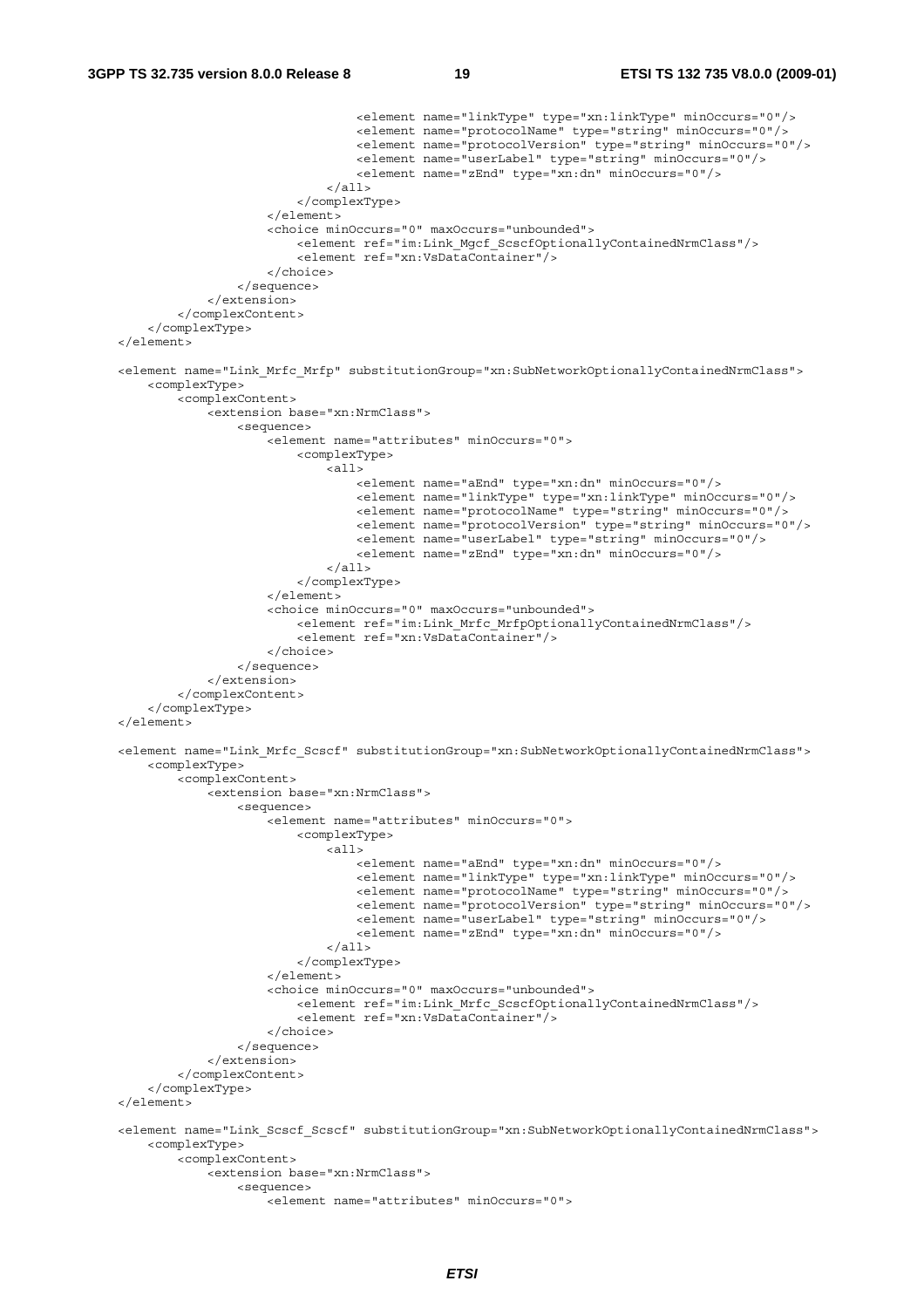```
 <complexType> 
                                  <all> 
                                      <element name="aEnd" type="xn:dn" minOccurs="0"/> 
                                      <element name="linkType" type="xn:linkType" minOccurs="0"/> 
                                      <element name="protocolName" type="string" minOccurs="0"/> 
                                      <element name="protocolVersion" type="string" minOccurs="0"/> 
                                      <element name="userLabel" type="string" minOccurs="0"/> 
                                      <element name="zEnd" type="xn:dn" minOccurs="0"/> 
                                 \epsilon/all\sim </complexType> 
                          </element> 
                          <choice minOccurs="0" maxOccurs="unbounded"> 
                             <element ref="im:Link Scscf ScscfOptionallyContainedNrmClass"/>
                              <element ref="xn:VsDataContainer"/> 
                          </choice> 
                     </sequence> 
                 </extension> 
             </complexContent> 
         </complexType> 
    </element> 
    <element name="Link_Scscf_Slf" substitutionGroup="xn:SubNetworkOptionallyContainedNrmClass"> 
         <complexType> 
             <complexContent> 
                 <extension base="xn:NrmClass"> 
                     <sequence> 
                          <element name="attributes" minOccurs="0"> 
                              <complexType> 
                                  <all> 
                                      <element name="aEnd" type="xn:dn" minOccurs="0"/> 
                                      <element name="linkType" type="xn:linkType" minOccurs="0"/> 
                                      <element name="protocolName" type="string" minOccurs="0"/> 
 <element name="protocolVersion" type="string" minOccurs="0"/> 
 <element name="userLabel" type="string" minOccurs="0"/> 
                                      <element name="zEnd" type="xn:dn" minOccurs="0"/> 
                                  </all> 
                              </complexType> 
                          </element> 
                          <choice minOccurs="0" maxOccurs="unbounded"> 
                              <element ref="im:Link_Scscf_SlfOptionallyContainedNrmClass"/> 
                              <element ref="xn:VsDataContainer"/> 
                         </choice> 
                     </sequence> 
                 </extension> 
             </complexContent> 
         </complexType> 
    </element> 
       <element 
    name="HssFunction" 
    substitutionGroup="xn:ManagedElementOptionallyContainedNrmClass" 
  > 
    <complexType> 
       <complexContent> 
         <extension base="xn:NrmClass"> 
           <sequence> 
             <element name="attributes" minOccurs="0"> 
               <complexType> 
                 <all> 
                   <element name="userLabel" type="string" minOccurs="0"/> 
                   <element name="linkList" type="xn:linkListType" minOccurs="0"/> 
                \langleall> </complexType> 
             </element> 
             <choice minOccurs="0" maxOccurs="unbounded"> 
               <element ref="im:HssFunctionOptionallyContainedNrmClass"/> 
               <element ref="xn:VsDataContainer"/> 
             </choice> 
           </sequence> 
         </extension> 
       </complexContent> 
     </complexType> 
  </element> 
     <element name="Link_Hss_Scscf" substitutionGroup="xn:SubNetworkOptionallyContainedNrmClass"> 
         <complexType> 
             <complexContent> 
                -<br><extension base="xn:NrmClass">
```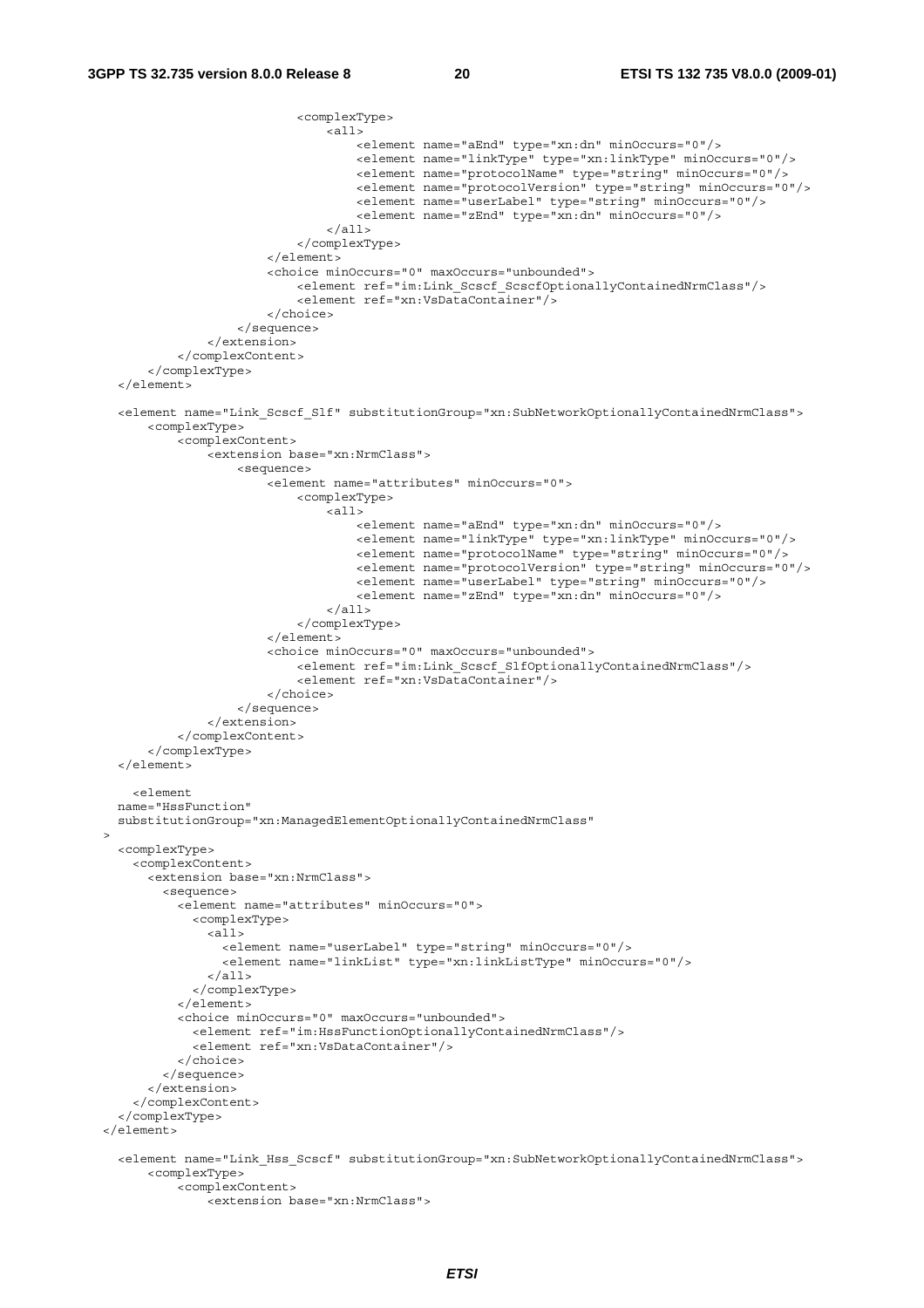```
 <sequence> 
                       <element name="attributes" minOccurs="0"> 
                           <complexType> 
                               <all> 
                                    <element name="aEnd" type="xn:dn" minOccurs="0"/> 
                                    <element name="linkType" type="xn:linkType" minOccurs="0"/> 
                                    <element name="protocolName" type="string" minOccurs="0"/> 
                                    <element name="protocolVersion" type="string" minOccurs="0"/> 
                                    <element name="userLabel" type="string" minOccurs="0"/> 
                                    <element name="zEnd" type="xn:dn" minOccurs="0"/> 
                              \langleall> </complexType> 
                      </element> 
                       <choice minOccurs="0" maxOccurs="unbounded"> 
                           <element ref="im:Link_Hss_ScscfOptionallyContainedNrmClass"/> 
                           <element ref="xn:VsDataContainer"/> 
                      </choice> 
                  </sequence> 
              </extension> 
         </complexContent> 
     </complexType> 
 </element> 
 <element name="Link_Cscf_Hss" substitutionGroup="xn:SubNetworkOptionallyContainedNrmClass"> 
     <complexType> 
         <complexContent> 
              <extension base="xn:NrmClass"> 
                  <sequence> 
                      <element name="attributes" minOccurs="0"> 
                           <complexType> 
                              \epsilonall\epsilon <element name="aEnd" type="xn:dn" minOccurs="0"/> 
                                    <element name="linkType" type="xn:linkType" minOccurs="0"/> 
                                    <element name="protocolName" type="string" minOccurs="0"/> 
                                    <element name="protocolVersion" type="string" minOccurs="0"/> 
                                    <element name="userLabel" type="string" minOccurs="0"/> 
                                    <element name="zEnd" type="xn:dn" minOccurs="0"/> 
                               </all> 
                           </complexType> 
                       </element> 
                       <choice minOccurs="0" maxOccurs="unbounded"> 
                           <element ref="im:Link_Cscf_HssOptionallyContainedNrmClass"/> 
                           <element ref="xn:VsDataContainer"/> 
                      </choice> 
                  </sequence> 
              </extension> 
         </complexContent> 
     </complexType> 
 </element> 
 <element name="Link_Hss_SipAs" substitutionGroup="xn:SubNetworkOptionallyContainedNrmClass"> 
     <complexType> 
         <complexContent> 
             -<br><extension base="xn:NrmClass">
                  <sequence> 
                       <element name="attributes" minOccurs="0"> 
                           <complexType> 
                               <all> 
                                    <element name="aEnd" type="xn:dn" minOccurs="0"/> 
                                    <element name="linkType" type="xn:linkType" minOccurs="0"/> 
                                    <element name="protocolName" type="string" minOccurs="0"/> 
                                    <element name="protocolVersion" type="string" minOccurs="0"/> 
                                    <element name="userLabel" type="string" minOccurs="0"/> 
                                    <element name="zEnd" type="xn:dn" minOccurs="0"/> 
                              \frac{1}{2} </complexType> 
                       </element> 
                       <choice minOccurs="0" maxOccurs="unbounded"> 
                           <element ref="im:Link_Hss_SipAsOptionallyContainedNrmClass"/> 
                           <element ref="xn:VsDataContainer"/> 
                       </choice> 
                  </sequence> 
              </extension> 
         </complexContent> 
     </complexType> 
 </element>
```
<element name="Link\_Hss\_OsaScsAs" substitutionGroup="xn:SubNetworkOptionallyContainedNrmClass">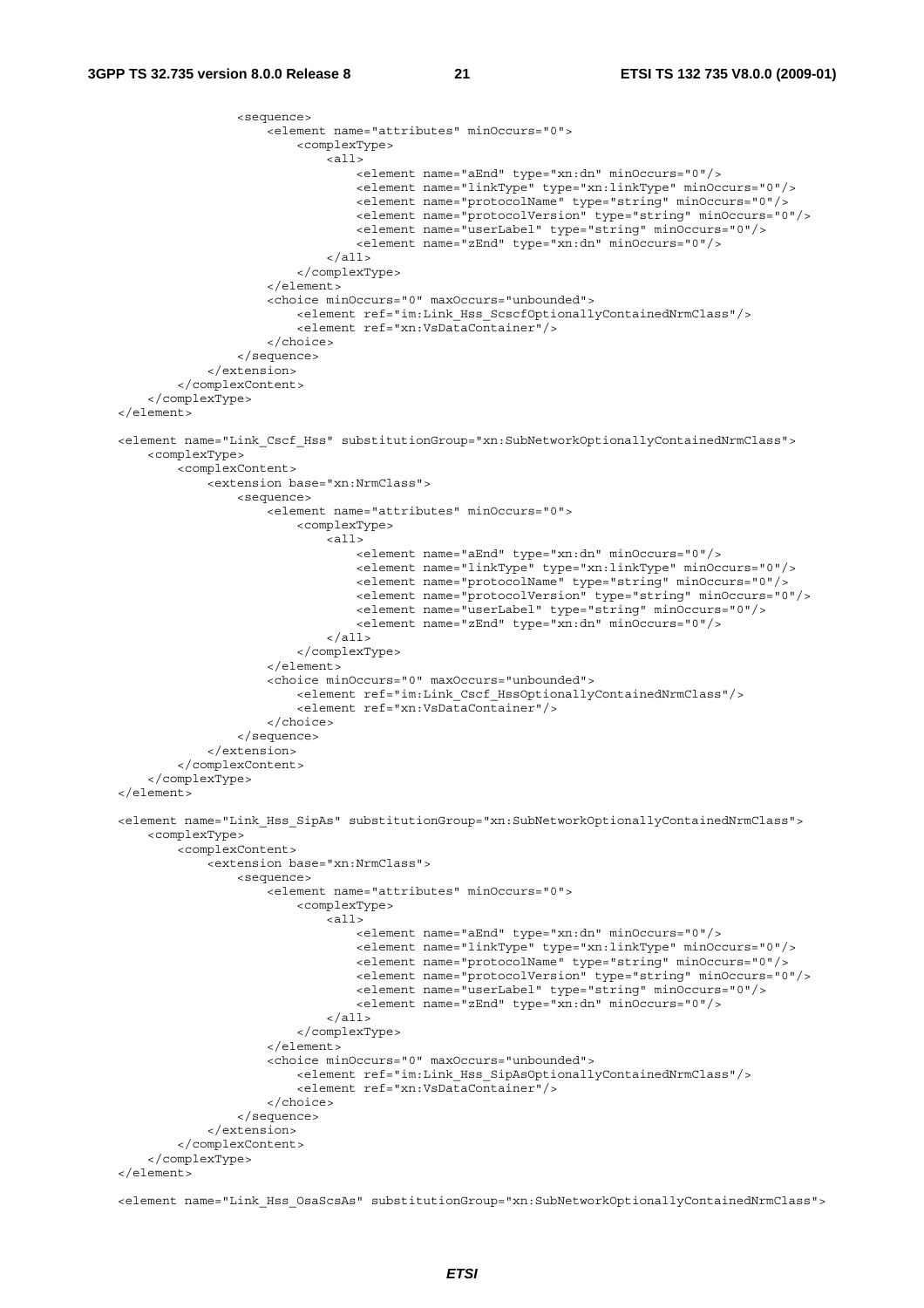```
 <complexType> 
             <complexContent> 
                 <extension base="xn:NrmClass"> 
                      <sequence> 
                          <element name="attributes" minOccurs="0"> 
                              <complexType> 
                                  <all> 
                                       <element name="aEnd" type="xn:dn" minOccurs="0"/> 
                                       <element name="linkType" type="xn:linkType" minOccurs="0"/> 
                                       <element name="protocolName" type="string" minOccurs="0"/> 
                                      <element name="protocolVersion" type="string" minOccurs="0"/> 
                                      <element name="userLabel" type="string" minOccurs="0"/> 
                                      <element name="zEnd" type="xn:dn" minOccurs="0"/> 
                                  </all> 
                              </complexType> 
                          </element> 
                          <choice minOccurs="0" maxOccurs="unbounded"> 
                              <element ref="im:Link_Hss_OsaScsAsOptionallyContainedNrmClass"/> 
                              <element ref="xn:VsDataContainer"/> 
                          </choice> 
                      </sequence> 
                 </extension> 
             </complexContent> 
         </complexType> 
    \epsilon/element>
     <element name="Link_Hss_CamelImSsfAs" 
substitutionGroup="xn:SubNetworkOptionallyContainedNrmClass"> 
         <complexType> 
             <complexContent> 
                 <extension base="xn:NrmClass"> 
                      <sequence> 
                          <element name="attributes" minOccurs="0"> 
                              <complexType> 
                                  <all> 
                                      <element name="aEnd" type="xn:dn" minOccurs="0"/> 
                                       <element name="linkType" type="xn:linkType" minOccurs="0"/> 
 <element name="protocolName" type="string" minOccurs="0"/> 
 <element name="protocolVersion" type="string" minOccurs="0"/> 
                                      <element name="userLabel" type="string" minOccurs="0"/> 
                                       <element name="zEnd" type="xn:dn" minOccurs="0"/> 
                                  </all> 
                              </complexType> 
                          </element> 
                          <choice minOccurs="0" maxOccurs="unbounded"> 
                              <element ref="im:Link_Hss_CamelImSsfAsOptionallyContainedNrmClass"/> 
                              <element ref="xn:VsDataContainer"/> 
                          </choice> 
                      </sequence> 
                 </extension> 
             </complexContent> 
         </complexType> 
     </element> 
     <element name="Link_As_Icscf" substitutionGroup="xn:SubNetworkOptionallyContainedNrmClass"> 
         <complexType> 
             <complexContent> 
                 <extension base="xn:NrmClass"> 
                      <sequence> 
                          <element name="attributes" minOccurs="0"> 
                              <complexType> 
                                 ^- <all> <element name="aEnd" type="xn:dn" minOccurs="0"/> 
                                      <element name="linkType" type="xn:linkType" minOccurs="0"/> 
                                      <element name="protocolName" type="string" minOccurs="0"/> 
                                      <element name="protocolVersion" type="string" minOccurs="0"/> 
                                       <element name="userLabel" type="string" minOccurs="0"/> 
                                      <element name="zEnd" type="xn:dn" minOccurs="0"/> 
                                  </all> 
                              </complexType> 
                          </element> 
                          <choice minOccurs="0" maxOccurs="unbounded"> 
                              <element ref="im:Link_As_IcscfOptionallyContainedNrmClass"/> 
                              <element ref="xn:VsDataContainer"/> 
                          </choice> 
                      </sequence> 
                 </extension> 
             </complexContent>
```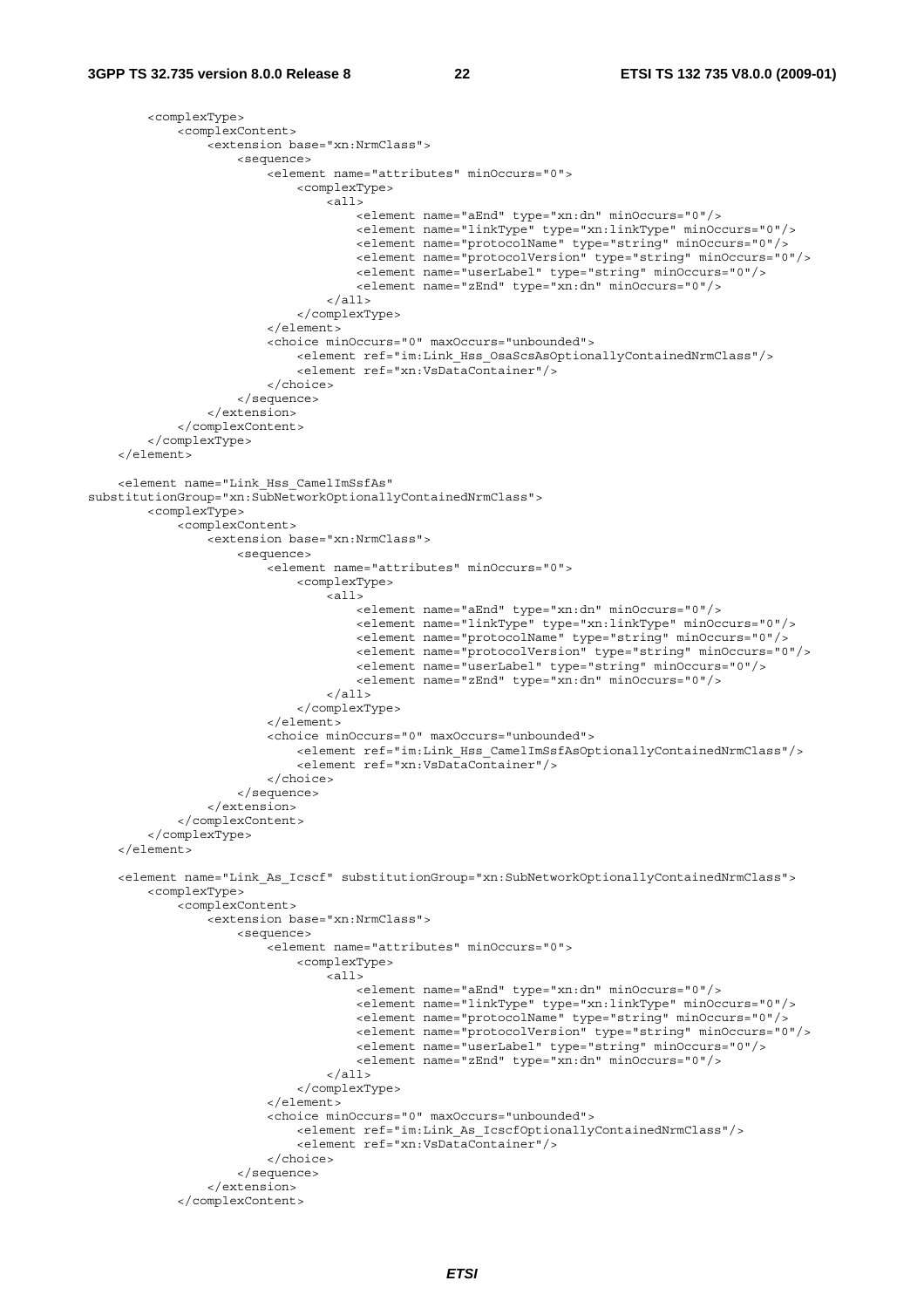</complexType> </element>

 <element name="AsFunctionOptionallyContainedNrmClass" type="xn:NrmClass" abstract="true"/> <element name="SipAsFunctionOptionallyContainedNrmClass" type="xn:NrmClass" abstract="true"/> <element name="OsaScsAsFunctionOptionallyContainedNrmClass" type="xn:NrmClass" abstract="true"/> <element name="CamelImSsfAsFunctionOptionallyContainedNrmClass" type="xn:NrmClass" abstract="true"/> <element name="BgcfFunctionOptionallyContainedNrmClass" type="xn:NrmClass" abstract="true"/> <element name="CscfFunctionOptionallyContainedNrmClass" type="xn:NrmClass" abstract="true"/> <element name="IcscfFunctionOptionallyContainedNrmClass" type="xn:NrmClass" abstract="true"/> <element name="ImsMgwFunctionOptionallyContainedNrmClass" type="xn:NrmClass" abstract="true"/> <element name="MgcfFunctionOptionallyContainedNrmClass" type="xn:NrmClass" abstract="true"/> <element name="MrfcFunctionOptionallyContainedNrmClass" type="xn:NrmClass" abstract="true"/> <element name="MrfpFunctionOptionallyContainedNrmClass" type="xn:NrmClass" abstract="true"/> <element name="PcscfFunctionOptionallyContainedNrmClass" type="xn:NrmClass" abstract="true"/> <element name="ScscfFunctionOptionallyContainedNrmClass" type="xn:NrmClass" abstract="true"/> <element name="SlfFunctionOptionallyContainedNrmClass" type="xn:NrmClass" abstract="true"/> <element name="Link\_As\_CscfOptionallyContainedNrmClass" type="xn:NrmClass" abstract="true"/> <element name="Link\_As\_ScscfOptionallyContainedNrmClass" type="xn:NrmClass" abstract="true"/> <element name="Link\_As\_SlfOptionallyContainedNrmClass" type="xn:NrmClass" abstract="true"/> <element name="Link\_Bgcf\_BgcfOptionallyContainedNrmClass" type="xn:NrmClass" abstract="true"/> <element name="Link\_Bgcf\_CscfOptionallyContainedNrmClass" type="xn:NrmClass" abstract="true"/> <element name="Link\_Bgcf\_MgcfOptionallyContainedNrmClass" type="xn:NrmClass" abstract="true"/> <element name="Link\_Bgcf\_ScscfOptionallyContainedNrmClass" type="xn:NrmClass" abstract="true"/> <element name="Link\_Cscf\_CscfOptionallyContainedNrmClass" type="xn:NrmClass" abstract="true"/> <element name="Link\_Cscf\_IcscfOptionallyContainedNrmClass" type="xn:NrmClass" abstract="true"/> <element name="Link\_Cscf\_MgcfOptionallyContainedNrmClass" type="xn:NrmClass" abstract="true"/> <element name="Link\_Cscf\_MrfcOptionallyContainedNrmClass" type="xn:NrmClass" abstract="true"/> <element name="Link\_Cscf\_PcscfOptionallyContainedNrmClass" type="xn:NrmClass" abstract="true"/> <element name="Link\_Cscf\_ScscfOptionallyContainedNrmClass" type="xn:NrmClass" abstract="true"/> <element name="Link\_Cscf\_SlfOptionallyContainedNrmClass" type="xn:NrmClass" abstract="true"/> <element name="Link\_Icscf\_SlfOptionallyContainedNrmClass" type="xn:NrmClass" abstract="true"/> <element name="Link\_ImsMgw\_MgcfOptionallyContainedNrmClass" type="xn:NrmClass" abstract="true"/> <element name="Link\_Mgcf\_ScscfOptionallyContainedNrmClass" type="xn:NrmClass" abstract="true"/> <element name="Link\_Mrfc\_MrfpOptionallyContainedNrmClass" type="xn:NrmClass" abstract="true"/> <element name="Link\_Mrfc\_ScscfOptionallyContainedNrmClass" type="xn:NrmClass" abstract="true"/> <element name="Link\_Scscf\_ScscfOptionallyContainedNrmClass" type="xn:NrmClass" abstract="true"/> <element name="Link\_Scscf\_SlfOptionallyContainedNrmClass" type="xn:NrmClass" abstract="true"/> <element name="HssFunctionOptionallyContainedNrmClass" type="xn:NrmClass" abstract="true"/> <element name="Link\_Hss\_ScscfOptionallyContainedNrmClass" type="xn:NrmClass" abstract="true"/> <element name="Link\_Cscf\_HssOptionallyContainedNrmClass" type="xn:NrmClass" abstract="true"/> <element name="Link\_Hss\_SipAsOptionallyContainedNrmClass" type="xn:NrmClass" abstract="true"/> <element name="Link\_Hss\_OsaScsAsOptionallyContainedNrmClass" type="xn:NrmClass" abstract="true"/>

 <element name="Link\_Hss\_CamelImSsfAsOptionallyContainedNrmClass" type="xn:NrmClass" abstract="true"/>

<element name="Link\_As\_IcscfOptionallyContainedNrmClass" type="xn:NrmClass" abstract="true"/>

</schema>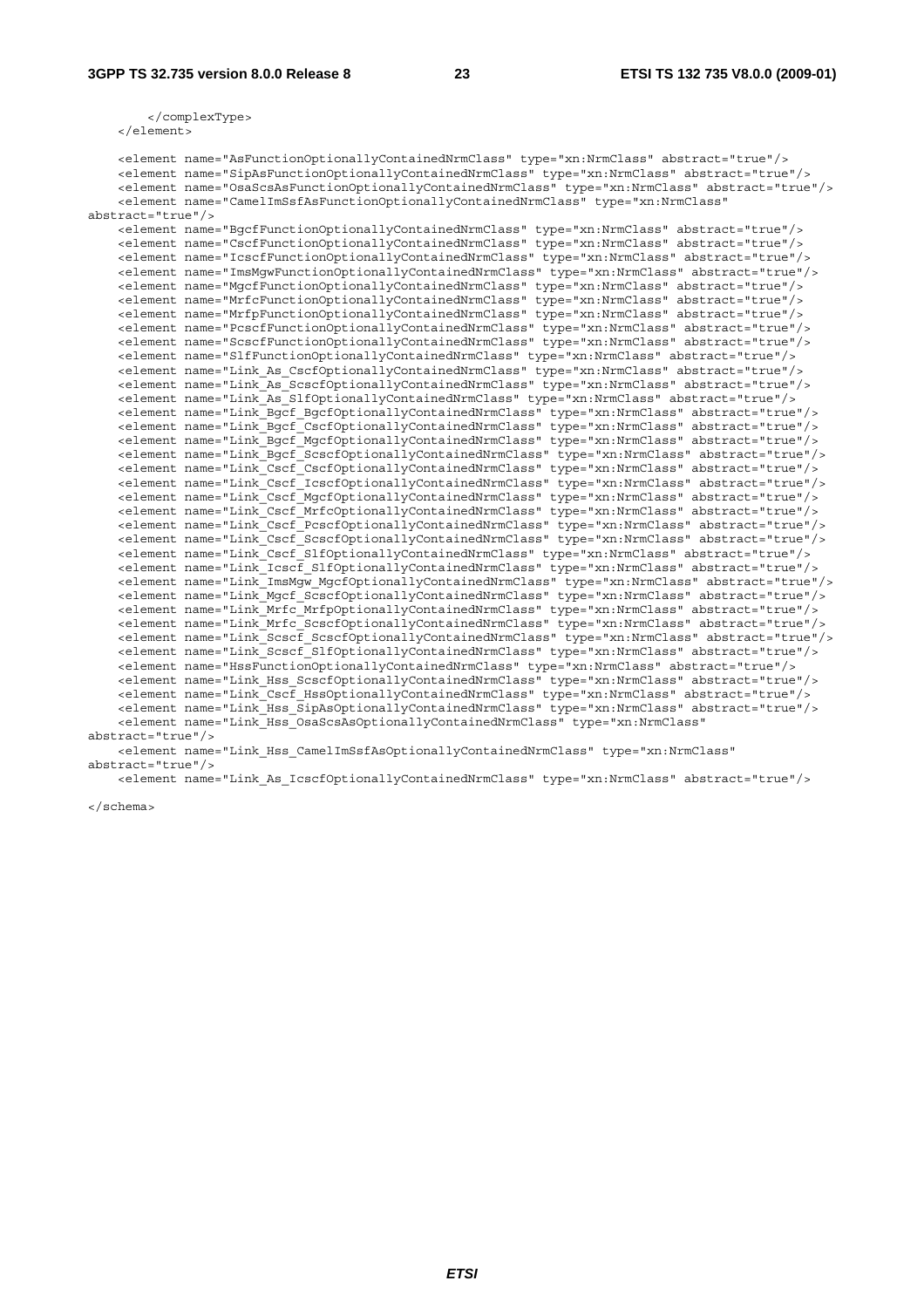# Annex B (informative): XML schema electronic files

The electronic files corresponding to the normative XML schemas defined in the present document are available in native form in the following archive:

http://www.3gpp.org/ftp/specs/archive/32\_series/32.735/schema/32735-800-XMLSchema.zip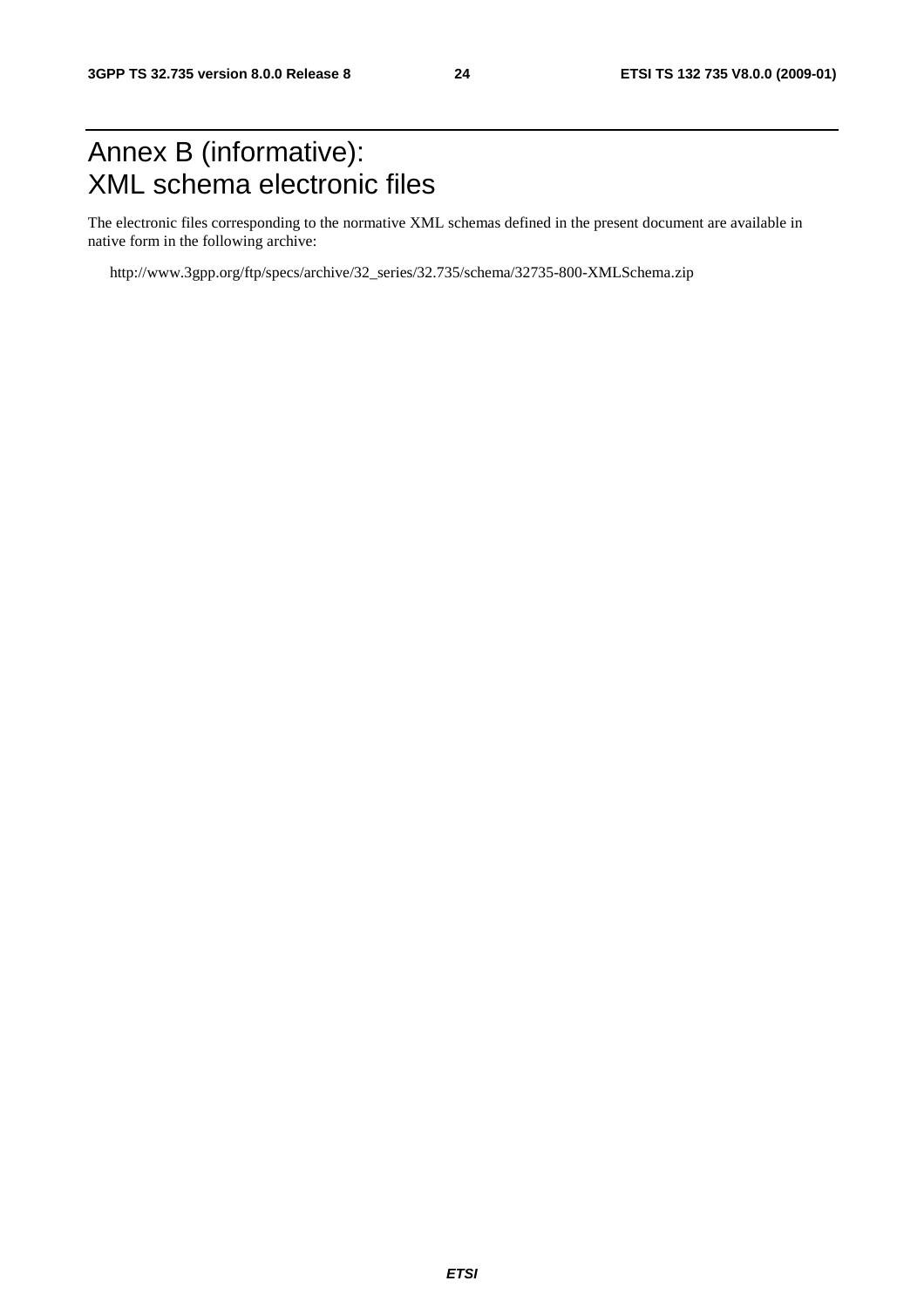# Annex C (informative): Change history

| <b>Change history</b> |       |                |           |                          |                                                                                                                       |     |            |            |
|-----------------------|-------|----------------|-----------|--------------------------|-----------------------------------------------------------------------------------------------------------------------|-----|------------|------------|
| <b>Date</b>           | TSG # | TSG Doc.       | <b>CR</b> | R                        | <b>Subject/Comment</b>                                                                                                | Cat | <b>Old</b> | <b>New</b> |
| Sep 2006              | SA 33 | SP-060565      |           | $-$                      | Submitted to TSG SA #33 for Information                                                                               | --  | --         | 1.0.0      |
| Dec 2006              | SA 34 | SP-060752 --   |           | $-$                      | Submitted to TSG SA#34 for Approval                                                                                   | --  | 2.0.0      | 7.0.0      |
| Mar 2007              | SA 35 | SP-07004710001 |           | --                       | Add HssFunction to IMS NRM - XML                                                                                      | F   | 7.0.0      | 7.1.0      |
| Jun 2007              | SA 36 | SP-07027610002 |           | $\overline{\phantom{a}}$ | Correct definitions of AsFunctions - Align with 23.002                                                                | F   | 7.1.0      | 7.2.0      |
| Jun 2007              | SA 36 | SP-070276 0003 |           |                          | Add missing XSD optional containment                                                                                  | F   | 7.1.0      | 7.2.0      |
| Jun 2007              | SA 36 | SP-07027610004 |           |                          | Add missing XSD types - Align with 3GPP2                                                                              | F   | 7.1.0      | 7.2.0      |
| Jun 2007              | SA 36 | SP-070276 0005 |           |                          | Add missing Link As Icscf To IMS NRM - Align with 23.002                                                              | F   | 7.1.0      | 7.2.0      |
| Sep 2007              | SA 37 | SP-07061210006 |           |                          | Add missing link attributes to IMS NRM - Align with 3GPP2                                                             | F   | 7.2.0      | 7.3.0      |
| Mar 2008              | SP-39 | SP-08005810007 |           |                          | Add missing inherited attributes of CamellmSsfAsFunction and<br>SipAsFunction - Align with 32.732 Information Service | F   | 7.3.0      | 7.4.0      |
| <b>Jun 2008</b>       | SP-40 | SP-080329 0008 |           | $-$                      | Add missing attribute and containment - Align with 32.732                                                             | F   | 7.4.0      | 7.5.0      |
| Dec 2008              | SA 42 |                |           | --                       | Upgrade to Release 8                                                                                                  |     | 7.5.0      | 8.0.0      |